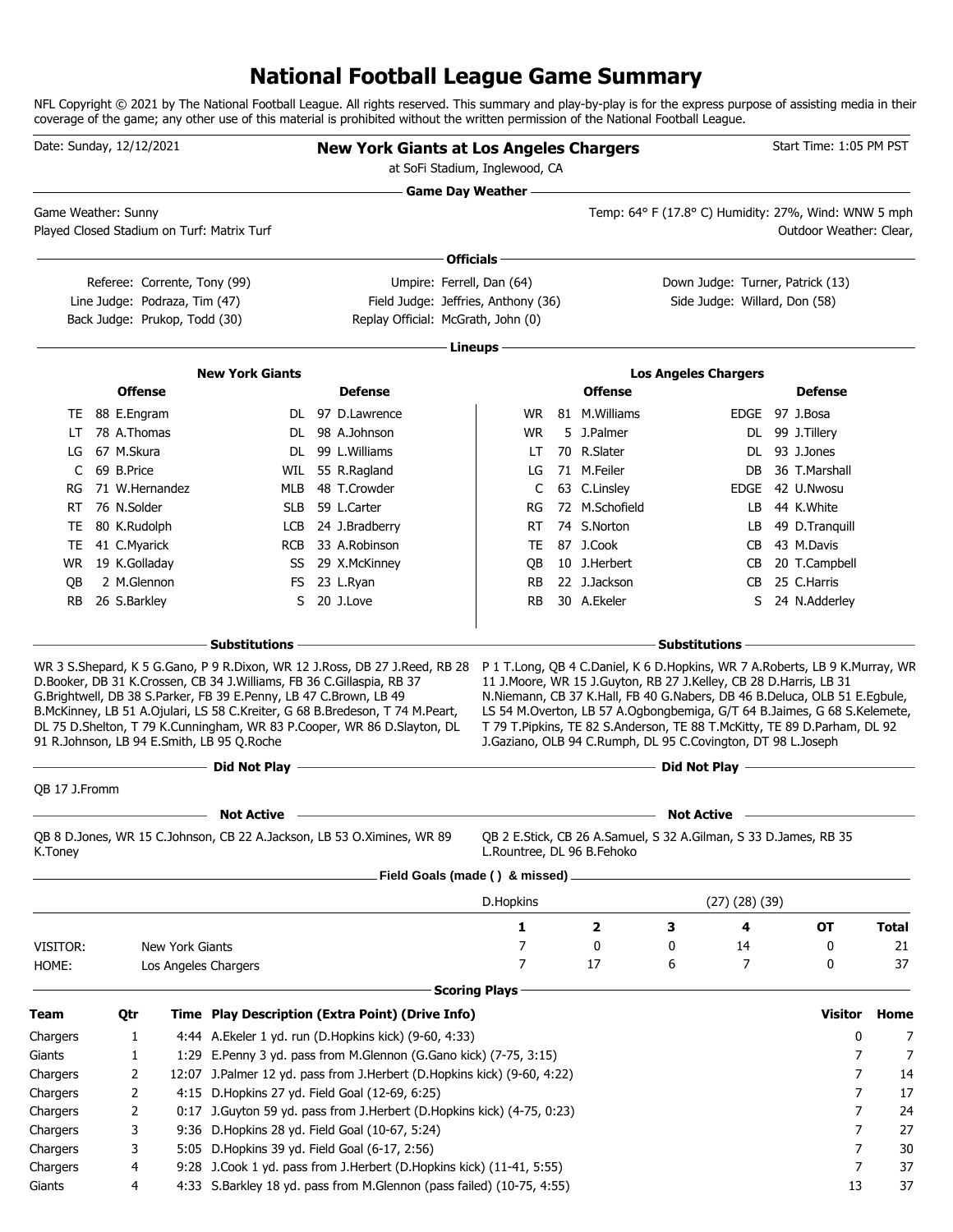### **National Football League Game Summary**

NFL Copyright © 2021 by The National Football League. All rights reserved. This summary and play-by-play is for the express purpose of assisting media in their coverage of the game; any other use of this material is prohibited without the written permission of the National Football League.

Paid Attendance: 70,240 Time: 3:01 Giants 4 1:18 M.Glennon 7 yd. run (E.Penny run) (7-63, 2:11) 21 37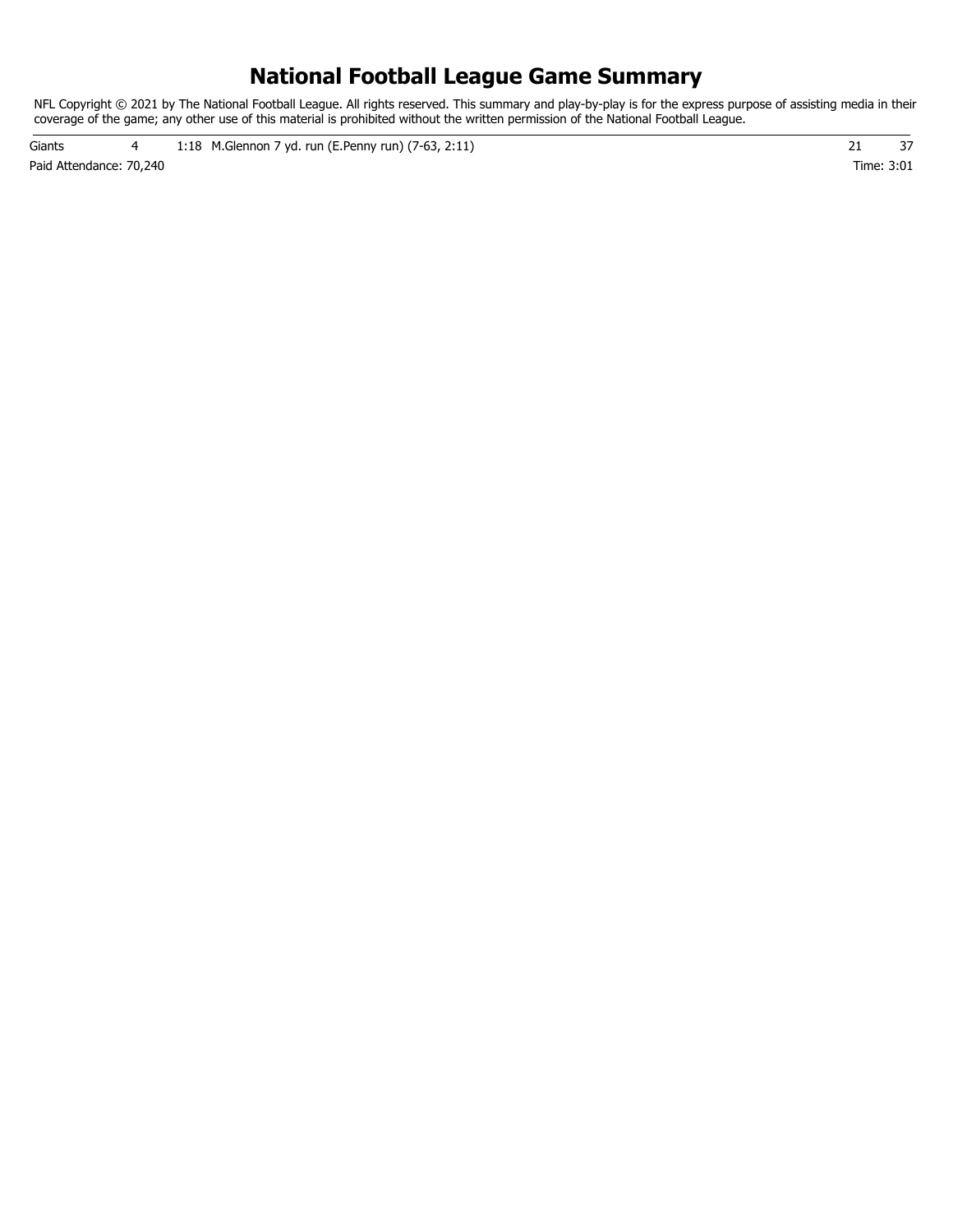# **Final Individual Statistics**

|                             |            | <b>New York Giants</b> |                |              |                 |                          |                    |                     |           |                        |     |                |                | <b>Los Angeles Chargers</b> |            |                |              |
|-----------------------------|------------|------------------------|----------------|--------------|-----------------|--------------------------|--------------------|---------------------|-----------|------------------------|-----|----------------|----------------|-----------------------------|------------|----------------|--------------|
| <b>RUSHING</b>              |            |                        | <b>ATT</b>     | <b>YDS</b>   | <b>AVG</b>      | LG                       | TD                 | <b>RUSHING</b>      |           |                        |     |                | <b>ATT</b>     | <b>YDS</b>                  | <b>AVG</b> | LG             | TD           |
| S.Barkley                   |            |                        | 16             | 64           | 4.0             | 13                       | 0                  | A.Ekeler            |           |                        |     |                | 12             | 67                          | 5.6        | 17             | 1            |
| D.Booker                    |            |                        | 8              | 56           | 7.0             | 9                        | 0                  | J.Jackson           |           |                        |     |                | 9              | 35                          | 3.9        | 9              | 0            |
| E.Penny                     |            |                        | 1              | 8            | 8.0             | 8                        | 0                  | J.Kelley            |           |                        |     |                | 10             | 33                          | 3.3        | 12             | 0            |
| M.Glennon                   |            |                        | 1              | 7            | 7.0             | $\overline{\phantom{a}}$ | 1                  | J.Herbert           |           |                        |     |                | 4              | 19                          | 4.8        | 10             | 0            |
|                             |            |                        |                |              |                 |                          |                    | C.Daniel            |           |                        |     |                | 2              | $-2$                        | -1.0       | $-1$           | 0            |
| Total                       |            |                        | 26             | 135          | 5.2             | 13                       | 1                  | Total               |           |                        |     |                | 37             | 152                         | 4.1        | 17             | $\mathbf{1}$ |
| <b>PASSING</b>              | <b>ATT</b> | <b>CMP</b>             | <b>YDS</b>     | SK/YD TD     |                 | LG IN                    | <b>RT</b>          | <b>PASSING</b>      |           |                        | ATT | <b>CMP</b>     | <b>YDS</b>     | <b>SK/YD</b>                | TD         | LG IN          | <b>RT</b>    |
| M.Glennon                   | 36         | 17                     | 191            | 2/10         | 2<br>60         | 1                        | 70.5               | J.Herbert           |           |                        | 31  | 23             | 275            | 2/4                         | 3          | 59<br>0        | 133.1        |
| R.Dixon                     | 1          | 0                      | 0              | 0/0          | 0               | 0<br>0                   | 39.6               |                     |           |                        |     |                |                |                             |            |                |              |
| Total                       | 37         | 17                     | 191            | 2/10         | 2<br>60         | 1                        | 68.6               | Total               |           |                        | 31  | 23             | 275            | 2/4                         | 3          | 59<br>0        | 133.1        |
| <b>PASS RECEIVING</b>       |            | <b>TAR</b>             | <b>REC</b>     | <b>YDS</b>   | <b>AVG</b>      | LG                       | <b>TD</b>          |                     |           | <b>PASS RECEIVING</b>  |     | <b>TAR</b>     | <b>REC</b>     | <b>YDS</b>                  | <b>AVG</b> | LG             | <b>TD</b>    |
| D.Booker                    |            | 5                      | $\overline{4}$ | 28           | 7.0             | 17                       | 0                  | M.Williams          |           |                        |     | 6              | 6              | 61                          | 10.2       | 25             | 0            |
| S.Barkley                   |            | 3                      | 3              | 31           | 10.3            | 18                       | 1                  | J.Palmer            |           |                        |     | 7              | 5              | 66                          | 13.2       | 36             | 1            |
| K.Rudolph                   |            | 2                      | 2              | 66           | 33.0            | 60                       | 0                  | J.Guyton            |           |                        |     | 3              | 3              | 87                          | 29.0       | 59             | $\mathbf{1}$ |
| S.Shepard                   |            | 4                      | 2              | 27           | 13.5            | 24                       | 0                  | A.Ekeler            |           |                        |     | 4              | $\overline{2}$ | 17                          | 8.5        | 10             | 0            |
| K.Golladay                  |            | 8                      | 2              | 15           | 7.5             | 10                       | 0                  | D.Parham            |           |                        |     | 2              | 2              | 13                          | 6.5        | 15             | 0            |
| E.Engram                    |            | 4                      | 1              | 8            | 8.0             | 8                        | 0                  | J.Cook              |           |                        |     | 5              | $\overline{2}$ | 8                           | 4.0        | 7              | 1            |
| J.Ross                      |            | 1                      | 1              | 7            | 7.0             | 7                        | 0                  | S.Anderson          |           |                        |     | 1              | 1              | 11                          | 11.0       | 11             | 0            |
| P.Cooper                    |            | 1                      | 1              | 6            | 6.0             | 6                        | 0                  | J.Jackson           |           |                        |     | 1              | 1              | 7                           | 7.0        | 7              | 0            |
| E.Penny                     |            | 1                      | 1              | 3            | 3.0             | з                        | 1                  | J.Kelley            |           |                        |     | 1              | $\mathbf{1}$   | 5                           | 5.0        | 5              | 0            |
| D.Slayton                   |            | 3                      | 0              | 0            | 0.0             | 0                        | 0                  |                     |           |                        |     |                |                |                             |            |                |              |
| K.Crossen                   |            | 1                      | 0              | 0            | 0.0             | 0                        | 0                  |                     |           |                        |     |                |                |                             |            |                |              |
| C.Myarick                   |            | 1                      | 0              | 0            | 0.0             | 0                        | 0                  |                     |           |                        |     |                |                |                             |            |                |              |
| Total                       |            | 34                     | 17             | 191          | 11.2            | 60                       | 2                  | Total               |           |                        |     | 30             | 23             | 275                         | 12.0       | 59             | 3            |
| <b>INTERCEPTIONS</b>        |            |                        | <b>NO</b>      | <b>YDS</b>   | <b>AVG</b>      | LG                       | TD                 |                     |           | <b>INTERCEPTIONS</b>   |     |                | <b>NO</b>      | <b>YDS</b>                  | <b>AVG</b> | LG             | <b>TD</b>    |
|                             |            |                        |                |              |                 |                          |                    | N.Niemann           |           |                        |     |                | 1              | 0                           | 0.0        | 0              | 0            |
| Total                       |            |                        | 0              | 0            | 0               | 0                        | 0                  | Total               |           |                        |     |                | 1              | 0                           | 0.0        | 0              | 0            |
| <b>PUNTING</b>              | NO         | <b>YDS</b>             | <b>AVG</b>     | <b>NET</b>   | TB              | <b>IN20</b>              | LG                 | <b>PUNTING</b>      |           |                        | NO  | <b>YDS</b>     | <b>AVG</b>     | NET                         | TΒ         | <b>IN20</b>    | LG           |
| R.Dixon                     | 5          | 228                    | 45.6           | 41.6         | 1               | 1                        | 63                 | T.Long              |           |                        | 3   | 78             | 26.0           | 26.0                        | 0          | 0              | 38           |
| Total                       | 5          | 228                    | 45.6           | 41.6         | 1               | 1                        | 63                 | Total               |           |                        | 3   | 78             | 26.0           | 26.0                        | 0          | 0              | 38           |
| <b>PUNT RETURNS</b>         |            | <b>NO</b>              | <b>YDS</b>     | <b>AVG</b>   | <b>FC</b>       | LG                       | TD                 | <b>PUNT RETURNS</b> |           |                        |     | <b>NO</b>      | <b>YDS</b>     | <b>AVG</b>                  | FC         | LG             | TD           |
| P.Cooper                    |            | 1                      | 0              | 0.0          | 0               | 0                        | 0                  | A.Roberts           |           |                        |     | 0              | 0              | 0.0                         | 2          | 0              | 0            |
| [OUT OF BOUNDS]             |            | $\overline{2}$         | 0              | 0.0          | 0               | 0                        | 0                  | [DOWNED]            |           |                        |     | 2              | 0              | 0.0                         | 0          | 0              | 0            |
|                             |            |                        |                |              |                 |                          |                    | [TOUCHBACK]         |           |                        |     | 1              | 0              | 0.0                         | 0          | 0              | 0            |
| Total                       |            | 1                      | 0              | 0.0          | 0               | 0                        | 0                  | Total               |           |                        |     | 0              | 0              | 0.0                         | 2          | 0              | 0            |
| <b>KICKOFF RETURNS</b>      |            | NO                     | <b>YDS</b>     | <b>AVG</b>   | FC              | LG                       | TD                 |                     |           | <b>KICKOFF RETURNS</b> |     | <b>NO</b>      | <b>YDS</b>     | <b>AVG</b>                  | FC         | LG             | <b>TD</b>    |
| P.Cooper                    |            | 2                      | 34             | 17.0         | 0               | 17                       | 0                  | A.Roberts           |           |                        |     | 1              | 29             | 29.0                        | 0          | 29             | 0            |
| [TOUCHBACK]                 |            | 6                      | 0              | 0.0          | 0               | 0                        | 0                  |                     |           | [OUT OF BOUNDS]        |     | 1              | 0              | 0.0                         | 0          | 0              | 0            |
| Total                       |            | 2                      | 34             | 17.0         | 0               | 17                       | 0                  | Total               |           |                        |     | $\mathbf{1}$   | 29             | 29.0                        | 0          | 29             | 0            |
| <b>New York Giants</b>      |            |                        |                |              |                 |                          |                    |                     |           |                        |     |                |                |                             |            |                |              |
| <b>FUMBLES</b>              |            |                        |                |              | <b>FUM LOST</b> |                          | <b>OWN-REC YDS</b> |                     | <b>TD</b> | <b>FORCED</b>          |     | <b>OPP-REC</b> | <b>YDS</b>     | <b>TD</b>                   |            | <b>OUT-BDS</b> |              |
| M.Glennon                   |            |                        |                | $\mathbf{1}$ | 1               |                          | 0                  | 0                   | 0         | 0                      |     | 0              | 0              | 0                           |            | 0              |              |
| Total                       |            |                        |                | $\mathbf{1}$ | 1               |                          | 0                  | $\mathbf 0$         | 0         | 0                      |     | 0              | 0              | 0                           |            | 0              |              |
| <b>Los Angeles Chargers</b> |            |                        |                |              |                 |                          |                    |                     |           |                        |     |                |                |                             |            |                |              |
| <b>FUMBLES</b>              |            |                        |                |              | <b>FUM LOST</b> |                          | <b>OWN-REC YDS</b> |                     | <b>TD</b> | <b>FORCED</b>          |     | <b>OPP-REC</b> | <b>YDS</b>     | <b>TD</b>                   |            | <b>OUT-BDS</b> |              |
| J.Bosa                      |            |                        |                | 0            | 0               |                          | 0                  | $\mathbf 0$         | 0         | $\mathbf{1}$           |     | $\mathbf{0}$   | $\Omega$       | $\mathbf 0$                 |            | 0              |              |
| J.Jones                     |            |                        |                | 0            | 0               |                          | 0                  | 0                   | 0         | 0                      |     | $\mathbf{1}$   | 0              | 0                           |            | 0              |              |
| Total                       |            |                        |                | 0            | 0               |                          | 0                  | 0                   | 0         | 1                      |     | $\mathbf{1}$   | 0              | 0                           |            | 0              |              |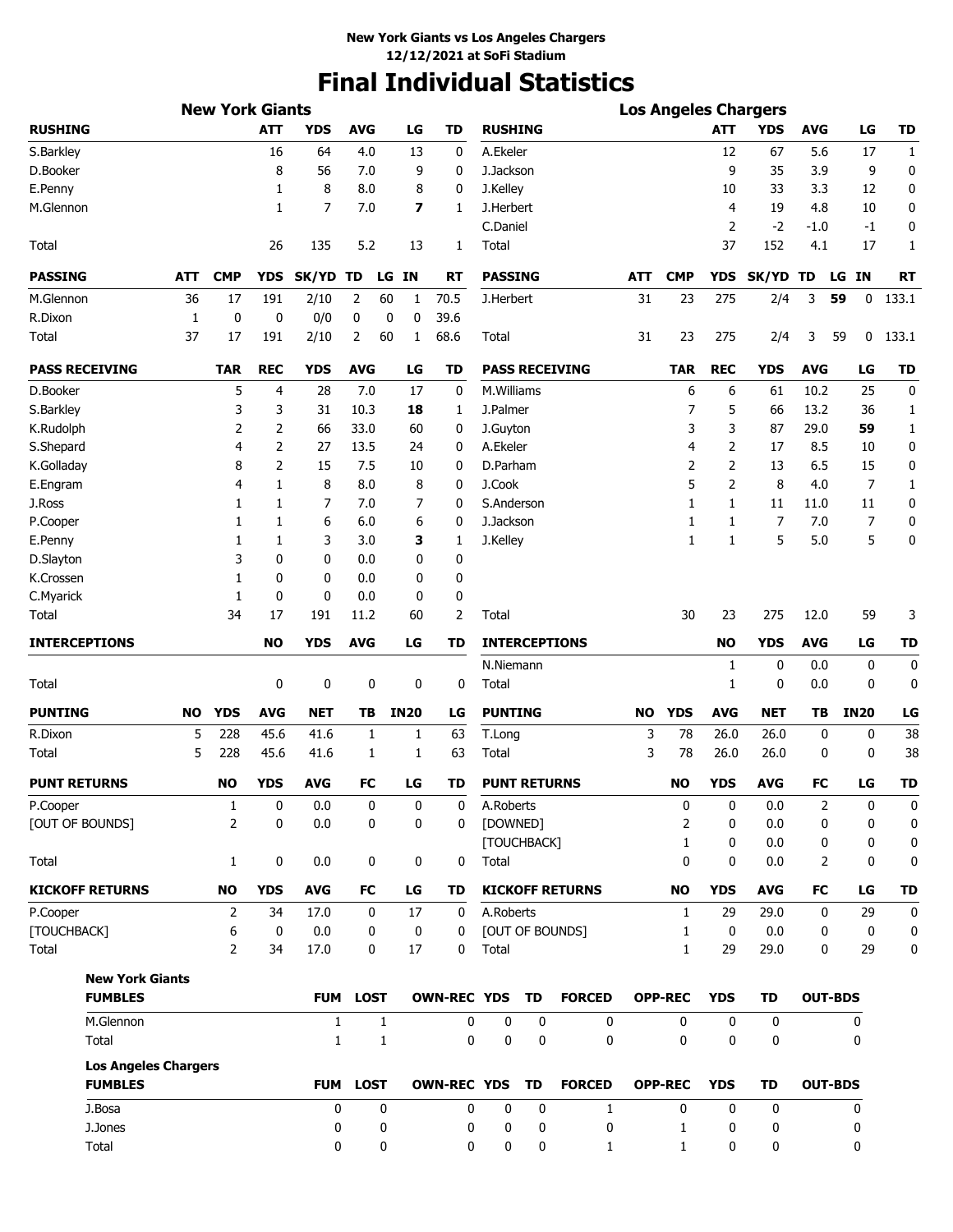# **Final Team Statistics**

| <b>TOTAL FIRST DOWNS</b><br>20<br>26<br>By Rushing<br>10<br>10<br>By Passing<br>8<br>15<br><b>By Penalty</b><br>2<br>$\mathbf{1}$<br>7-13-53.8%<br>THIRD DOWN EFFICIENCY<br>7-14-50.0%<br>$0 - 0 - 0.0\%$<br><b>FOURTH DOWN EFFICIENCY</b><br>$0 - 2 - 0.0%$<br><b>TOTAL NET YARDS</b><br>316<br>423<br>Total Offensive Plays (inc. times thrown passing)<br>65<br>70<br>4.9<br>6.0<br>Average gain per offensive play<br><b>NET YARDS RUSHING</b><br>135<br>152<br>37<br><b>Total Rushing Plays</b><br>26<br>5.2<br>4.1<br>Average gain per rushing play<br>Tackles for a loss-number and yards<br>$2 - 4$<br>$1 - 1$<br><b>NET YARDS PASSING</b><br>181<br>271<br>$2 - 10$<br>$2 - 4$<br>Times thrown - yards lost attempting to pass<br>275<br>Gross yards passing<br>191<br><b>PASS ATTEMPTS-COMPLETIONS-HAD INTERCEPTED</b><br>$37 - 17 - 1$<br>$31 - 23 - 0$<br>4.6<br>8.2<br>Avg gain per pass play (inc.# thrown passing)<br><b>KICKOFFS Number-In End Zone-Touchbacks</b><br>$4 - 1 - 0$<br>$8 - 7 - 6$<br><b>PUNTS Number and Average</b><br>$5 - 45.6$<br>$3 - 26.0$<br><b>Had Blocked</b><br>0<br>0<br><b>FGs - PATs Had Blocked</b><br>$0 - 0$<br>$0 - 0$<br>41.6<br><b>Net Punting Average</b><br>26.0<br>TOTAL RETURN YARDAGE (Not Including Kickoffs)<br>0<br>$\Omega$<br>No. and Yards Punt Returns<br>$0 - 0$<br>$1 - 0$<br>No. and Yards Kickoff Returns<br>$2 - 34$<br>$1 - 29$<br>$0 - 0$<br>$1 - 0$<br>No. and Yards Interception Returns<br><b>PENALTIES Number and Yards</b><br>$3 - 20$<br>$6 - 39$<br><b>FUMBLES Number and Lost</b><br>$1 - 1$<br>$0 - 0$<br><b>TOUCHDOWNS</b><br>3<br>4<br>Rushing<br>1<br>1<br>$\ensuremath{\mathsf{3}}$<br>2<br>Passing<br>$2 - 3$<br>$4 - 4$<br><b>EXTRA POINTS Made-Attempts</b><br>Kicking Made-Attempts<br>$1 - 1$<br>$4 - 4$<br>$0 - 1$<br>$0-0$<br>Passing Made-Attempts<br>$0-0$<br><b>Rushing Made-Attempts</b><br>$1 - 1$<br>$3 - 3$<br><b>FIELD GOALS Made-Attempts</b><br>$0-0$<br><b>RED ZONE EFFICIENCY</b><br>3-3-100%<br>3-6-50%<br><b>GOAL TO GO EFFICIENCY</b><br>2-2-100%<br>2-2-100%<br><b>SAFETIES</b><br>0<br>0<br><b>FINAL SCORE</b><br>21<br>37 | <b>Visitor</b> | Home            |
|--------------------------------------------------------------------------------------------------------------------------------------------------------------------------------------------------------------------------------------------------------------------------------------------------------------------------------------------------------------------------------------------------------------------------------------------------------------------------------------------------------------------------------------------------------------------------------------------------------------------------------------------------------------------------------------------------------------------------------------------------------------------------------------------------------------------------------------------------------------------------------------------------------------------------------------------------------------------------------------------------------------------------------------------------------------------------------------------------------------------------------------------------------------------------------------------------------------------------------------------------------------------------------------------------------------------------------------------------------------------------------------------------------------------------------------------------------------------------------------------------------------------------------------------------------------------------------------------------------------------------------------------------------------------------------------------------------------------------------------------------------------------------------------------------------------------------------------------------------------------------------------------------------------------------------------------------------------------------------------------------------------------------------------------------------------------------------------------------------------------------------------|----------------|-----------------|
|                                                                                                                                                                                                                                                                                                                                                                                                                                                                                                                                                                                                                                                                                                                                                                                                                                                                                                                                                                                                                                                                                                                                                                                                                                                                                                                                                                                                                                                                                                                                                                                                                                                                                                                                                                                                                                                                                                                                                                                                                                                                                                                                      | <b>Giants</b>  | <b>Chargers</b> |
|                                                                                                                                                                                                                                                                                                                                                                                                                                                                                                                                                                                                                                                                                                                                                                                                                                                                                                                                                                                                                                                                                                                                                                                                                                                                                                                                                                                                                                                                                                                                                                                                                                                                                                                                                                                                                                                                                                                                                                                                                                                                                                                                      |                |                 |
|                                                                                                                                                                                                                                                                                                                                                                                                                                                                                                                                                                                                                                                                                                                                                                                                                                                                                                                                                                                                                                                                                                                                                                                                                                                                                                                                                                                                                                                                                                                                                                                                                                                                                                                                                                                                                                                                                                                                                                                                                                                                                                                                      |                |                 |
|                                                                                                                                                                                                                                                                                                                                                                                                                                                                                                                                                                                                                                                                                                                                                                                                                                                                                                                                                                                                                                                                                                                                                                                                                                                                                                                                                                                                                                                                                                                                                                                                                                                                                                                                                                                                                                                                                                                                                                                                                                                                                                                                      |                |                 |
|                                                                                                                                                                                                                                                                                                                                                                                                                                                                                                                                                                                                                                                                                                                                                                                                                                                                                                                                                                                                                                                                                                                                                                                                                                                                                                                                                                                                                                                                                                                                                                                                                                                                                                                                                                                                                                                                                                                                                                                                                                                                                                                                      |                |                 |
|                                                                                                                                                                                                                                                                                                                                                                                                                                                                                                                                                                                                                                                                                                                                                                                                                                                                                                                                                                                                                                                                                                                                                                                                                                                                                                                                                                                                                                                                                                                                                                                                                                                                                                                                                                                                                                                                                                                                                                                                                                                                                                                                      |                |                 |
|                                                                                                                                                                                                                                                                                                                                                                                                                                                                                                                                                                                                                                                                                                                                                                                                                                                                                                                                                                                                                                                                                                                                                                                                                                                                                                                                                                                                                                                                                                                                                                                                                                                                                                                                                                                                                                                                                                                                                                                                                                                                                                                                      |                |                 |
|                                                                                                                                                                                                                                                                                                                                                                                                                                                                                                                                                                                                                                                                                                                                                                                                                                                                                                                                                                                                                                                                                                                                                                                                                                                                                                                                                                                                                                                                                                                                                                                                                                                                                                                                                                                                                                                                                                                                                                                                                                                                                                                                      |                |                 |
|                                                                                                                                                                                                                                                                                                                                                                                                                                                                                                                                                                                                                                                                                                                                                                                                                                                                                                                                                                                                                                                                                                                                                                                                                                                                                                                                                                                                                                                                                                                                                                                                                                                                                                                                                                                                                                                                                                                                                                                                                                                                                                                                      |                |                 |
|                                                                                                                                                                                                                                                                                                                                                                                                                                                                                                                                                                                                                                                                                                                                                                                                                                                                                                                                                                                                                                                                                                                                                                                                                                                                                                                                                                                                                                                                                                                                                                                                                                                                                                                                                                                                                                                                                                                                                                                                                                                                                                                                      |                |                 |
|                                                                                                                                                                                                                                                                                                                                                                                                                                                                                                                                                                                                                                                                                                                                                                                                                                                                                                                                                                                                                                                                                                                                                                                                                                                                                                                                                                                                                                                                                                                                                                                                                                                                                                                                                                                                                                                                                                                                                                                                                                                                                                                                      |                |                 |
|                                                                                                                                                                                                                                                                                                                                                                                                                                                                                                                                                                                                                                                                                                                                                                                                                                                                                                                                                                                                                                                                                                                                                                                                                                                                                                                                                                                                                                                                                                                                                                                                                                                                                                                                                                                                                                                                                                                                                                                                                                                                                                                                      |                |                 |
|                                                                                                                                                                                                                                                                                                                                                                                                                                                                                                                                                                                                                                                                                                                                                                                                                                                                                                                                                                                                                                                                                                                                                                                                                                                                                                                                                                                                                                                                                                                                                                                                                                                                                                                                                                                                                                                                                                                                                                                                                                                                                                                                      |                |                 |
|                                                                                                                                                                                                                                                                                                                                                                                                                                                                                                                                                                                                                                                                                                                                                                                                                                                                                                                                                                                                                                                                                                                                                                                                                                                                                                                                                                                                                                                                                                                                                                                                                                                                                                                                                                                                                                                                                                                                                                                                                                                                                                                                      |                |                 |
|                                                                                                                                                                                                                                                                                                                                                                                                                                                                                                                                                                                                                                                                                                                                                                                                                                                                                                                                                                                                                                                                                                                                                                                                                                                                                                                                                                                                                                                                                                                                                                                                                                                                                                                                                                                                                                                                                                                                                                                                                                                                                                                                      |                |                 |
|                                                                                                                                                                                                                                                                                                                                                                                                                                                                                                                                                                                                                                                                                                                                                                                                                                                                                                                                                                                                                                                                                                                                                                                                                                                                                                                                                                                                                                                                                                                                                                                                                                                                                                                                                                                                                                                                                                                                                                                                                                                                                                                                      |                |                 |
|                                                                                                                                                                                                                                                                                                                                                                                                                                                                                                                                                                                                                                                                                                                                                                                                                                                                                                                                                                                                                                                                                                                                                                                                                                                                                                                                                                                                                                                                                                                                                                                                                                                                                                                                                                                                                                                                                                                                                                                                                                                                                                                                      |                |                 |
|                                                                                                                                                                                                                                                                                                                                                                                                                                                                                                                                                                                                                                                                                                                                                                                                                                                                                                                                                                                                                                                                                                                                                                                                                                                                                                                                                                                                                                                                                                                                                                                                                                                                                                                                                                                                                                                                                                                                                                                                                                                                                                                                      |                |                 |
|                                                                                                                                                                                                                                                                                                                                                                                                                                                                                                                                                                                                                                                                                                                                                                                                                                                                                                                                                                                                                                                                                                                                                                                                                                                                                                                                                                                                                                                                                                                                                                                                                                                                                                                                                                                                                                                                                                                                                                                                                                                                                                                                      |                |                 |
|                                                                                                                                                                                                                                                                                                                                                                                                                                                                                                                                                                                                                                                                                                                                                                                                                                                                                                                                                                                                                                                                                                                                                                                                                                                                                                                                                                                                                                                                                                                                                                                                                                                                                                                                                                                                                                                                                                                                                                                                                                                                                                                                      |                |                 |
|                                                                                                                                                                                                                                                                                                                                                                                                                                                                                                                                                                                                                                                                                                                                                                                                                                                                                                                                                                                                                                                                                                                                                                                                                                                                                                                                                                                                                                                                                                                                                                                                                                                                                                                                                                                                                                                                                                                                                                                                                                                                                                                                      |                |                 |
|                                                                                                                                                                                                                                                                                                                                                                                                                                                                                                                                                                                                                                                                                                                                                                                                                                                                                                                                                                                                                                                                                                                                                                                                                                                                                                                                                                                                                                                                                                                                                                                                                                                                                                                                                                                                                                                                                                                                                                                                                                                                                                                                      |                |                 |
|                                                                                                                                                                                                                                                                                                                                                                                                                                                                                                                                                                                                                                                                                                                                                                                                                                                                                                                                                                                                                                                                                                                                                                                                                                                                                                                                                                                                                                                                                                                                                                                                                                                                                                                                                                                                                                                                                                                                                                                                                                                                                                                                      |                |                 |
|                                                                                                                                                                                                                                                                                                                                                                                                                                                                                                                                                                                                                                                                                                                                                                                                                                                                                                                                                                                                                                                                                                                                                                                                                                                                                                                                                                                                                                                                                                                                                                                                                                                                                                                                                                                                                                                                                                                                                                                                                                                                                                                                      |                |                 |
|                                                                                                                                                                                                                                                                                                                                                                                                                                                                                                                                                                                                                                                                                                                                                                                                                                                                                                                                                                                                                                                                                                                                                                                                                                                                                                                                                                                                                                                                                                                                                                                                                                                                                                                                                                                                                                                                                                                                                                                                                                                                                                                                      |                |                 |
|                                                                                                                                                                                                                                                                                                                                                                                                                                                                                                                                                                                                                                                                                                                                                                                                                                                                                                                                                                                                                                                                                                                                                                                                                                                                                                                                                                                                                                                                                                                                                                                                                                                                                                                                                                                                                                                                                                                                                                                                                                                                                                                                      |                |                 |
|                                                                                                                                                                                                                                                                                                                                                                                                                                                                                                                                                                                                                                                                                                                                                                                                                                                                                                                                                                                                                                                                                                                                                                                                                                                                                                                                                                                                                                                                                                                                                                                                                                                                                                                                                                                                                                                                                                                                                                                                                                                                                                                                      |                |                 |
|                                                                                                                                                                                                                                                                                                                                                                                                                                                                                                                                                                                                                                                                                                                                                                                                                                                                                                                                                                                                                                                                                                                                                                                                                                                                                                                                                                                                                                                                                                                                                                                                                                                                                                                                                                                                                                                                                                                                                                                                                                                                                                                                      |                |                 |
|                                                                                                                                                                                                                                                                                                                                                                                                                                                                                                                                                                                                                                                                                                                                                                                                                                                                                                                                                                                                                                                                                                                                                                                                                                                                                                                                                                                                                                                                                                                                                                                                                                                                                                                                                                                                                                                                                                                                                                                                                                                                                                                                      |                |                 |
|                                                                                                                                                                                                                                                                                                                                                                                                                                                                                                                                                                                                                                                                                                                                                                                                                                                                                                                                                                                                                                                                                                                                                                                                                                                                                                                                                                                                                                                                                                                                                                                                                                                                                                                                                                                                                                                                                                                                                                                                                                                                                                                                      |                |                 |
|                                                                                                                                                                                                                                                                                                                                                                                                                                                                                                                                                                                                                                                                                                                                                                                                                                                                                                                                                                                                                                                                                                                                                                                                                                                                                                                                                                                                                                                                                                                                                                                                                                                                                                                                                                                                                                                                                                                                                                                                                                                                                                                                      |                |                 |
|                                                                                                                                                                                                                                                                                                                                                                                                                                                                                                                                                                                                                                                                                                                                                                                                                                                                                                                                                                                                                                                                                                                                                                                                                                                                                                                                                                                                                                                                                                                                                                                                                                                                                                                                                                                                                                                                                                                                                                                                                                                                                                                                      |                |                 |
|                                                                                                                                                                                                                                                                                                                                                                                                                                                                                                                                                                                                                                                                                                                                                                                                                                                                                                                                                                                                                                                                                                                                                                                                                                                                                                                                                                                                                                                                                                                                                                                                                                                                                                                                                                                                                                                                                                                                                                                                                                                                                                                                      |                |                 |
|                                                                                                                                                                                                                                                                                                                                                                                                                                                                                                                                                                                                                                                                                                                                                                                                                                                                                                                                                                                                                                                                                                                                                                                                                                                                                                                                                                                                                                                                                                                                                                                                                                                                                                                                                                                                                                                                                                                                                                                                                                                                                                                                      |                |                 |
|                                                                                                                                                                                                                                                                                                                                                                                                                                                                                                                                                                                                                                                                                                                                                                                                                                                                                                                                                                                                                                                                                                                                                                                                                                                                                                                                                                                                                                                                                                                                                                                                                                                                                                                                                                                                                                                                                                                                                                                                                                                                                                                                      |                |                 |
|                                                                                                                                                                                                                                                                                                                                                                                                                                                                                                                                                                                                                                                                                                                                                                                                                                                                                                                                                                                                                                                                                                                                                                                                                                                                                                                                                                                                                                                                                                                                                                                                                                                                                                                                                                                                                                                                                                                                                                                                                                                                                                                                      |                |                 |
|                                                                                                                                                                                                                                                                                                                                                                                                                                                                                                                                                                                                                                                                                                                                                                                                                                                                                                                                                                                                                                                                                                                                                                                                                                                                                                                                                                                                                                                                                                                                                                                                                                                                                                                                                                                                                                                                                                                                                                                                                                                                                                                                      |                |                 |
|                                                                                                                                                                                                                                                                                                                                                                                                                                                                                                                                                                                                                                                                                                                                                                                                                                                                                                                                                                                                                                                                                                                                                                                                                                                                                                                                                                                                                                                                                                                                                                                                                                                                                                                                                                                                                                                                                                                                                                                                                                                                                                                                      |                |                 |
|                                                                                                                                                                                                                                                                                                                                                                                                                                                                                                                                                                                                                                                                                                                                                                                                                                                                                                                                                                                                                                                                                                                                                                                                                                                                                                                                                                                                                                                                                                                                                                                                                                                                                                                                                                                                                                                                                                                                                                                                                                                                                                                                      |                |                 |
|                                                                                                                                                                                                                                                                                                                                                                                                                                                                                                                                                                                                                                                                                                                                                                                                                                                                                                                                                                                                                                                                                                                                                                                                                                                                                                                                                                                                                                                                                                                                                                                                                                                                                                                                                                                                                                                                                                                                                                                                                                                                                                                                      |                |                 |
|                                                                                                                                                                                                                                                                                                                                                                                                                                                                                                                                                                                                                                                                                                                                                                                                                                                                                                                                                                                                                                                                                                                                                                                                                                                                                                                                                                                                                                                                                                                                                                                                                                                                                                                                                                                                                                                                                                                                                                                                                                                                                                                                      |                |                 |
|                                                                                                                                                                                                                                                                                                                                                                                                                                                                                                                                                                                                                                                                                                                                                                                                                                                                                                                                                                                                                                                                                                                                                                                                                                                                                                                                                                                                                                                                                                                                                                                                                                                                                                                                                                                                                                                                                                                                                                                                                                                                                                                                      |                |                 |
| TIME OF POSSESSION<br>25:40<br>34:20                                                                                                                                                                                                                                                                                                                                                                                                                                                                                                                                                                                                                                                                                                                                                                                                                                                                                                                                                                                                                                                                                                                                                                                                                                                                                                                                                                                                                                                                                                                                                                                                                                                                                                                                                                                                                                                                                                                                                                                                                                                                                                 |                |                 |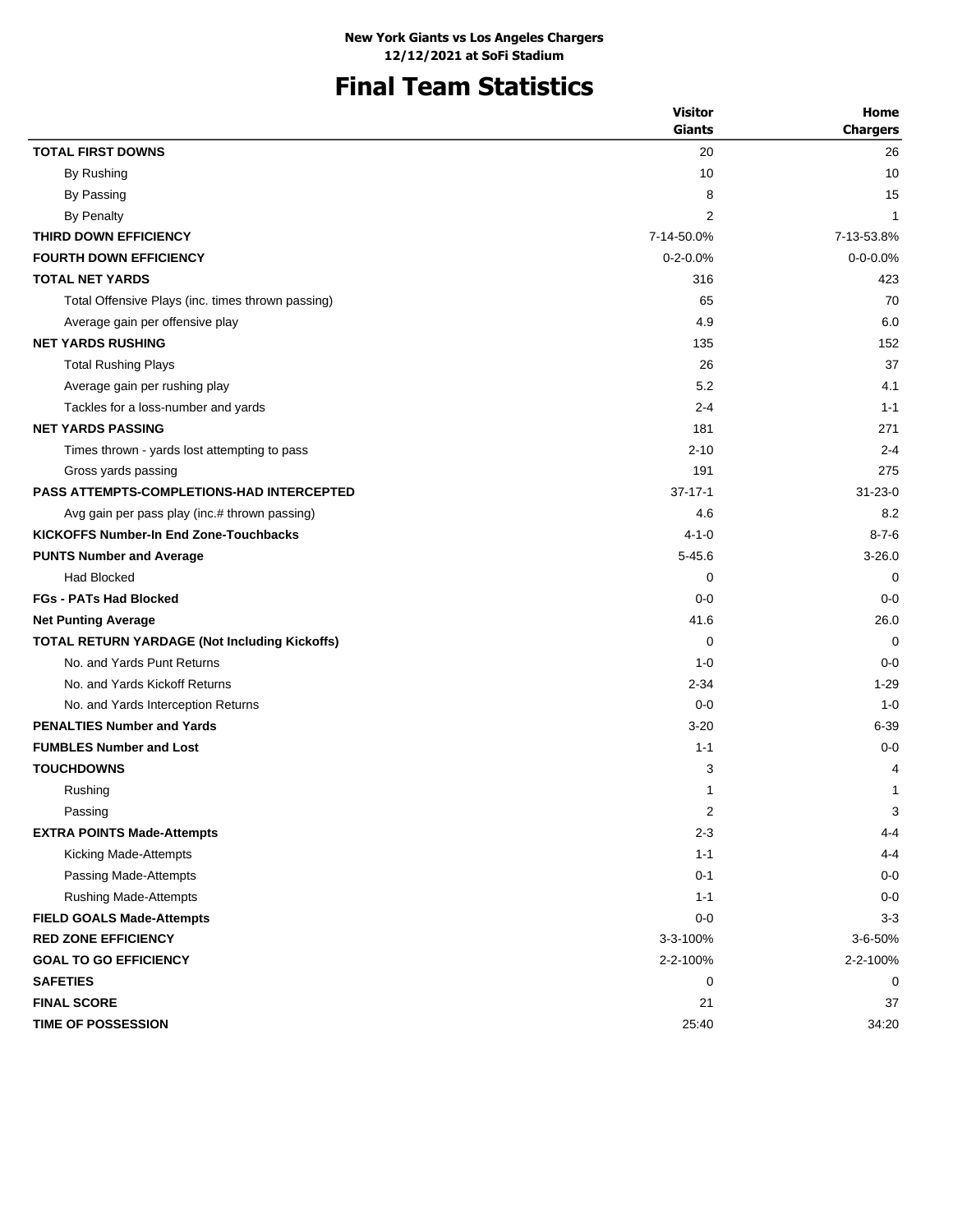# **Ball Possession And Drive Chart**

**New York Giants**

| #  | Time<br>Recd | Time<br>Lost | <b>Time How Ball</b><br><b>Poss Obtained</b> | <b>Drive</b><br>Began | #<br><b>Play</b> | Yds<br>Gain | Yds<br>Pen | Net<br>Yds | 1st<br>Down  | Last<br>Scrm  | <b>How Given</b><br>Up |
|----|--------------|--------------|----------------------------------------------|-----------------------|------------------|-------------|------------|------------|--------------|---------------|------------------------|
|    | 15:00        | 12:25        | 2:35 Kickoff                                 | <b>NYG 15</b>         | 6                | 35          | 0          | 35         | 2            | 50            | Punt                   |
|    | 10:18        | 9:17         | $1:01$ Punt                                  | <b>NYG 10</b>         | 3                | 4           | 0          | 4          | 0            | <b>NYG 14</b> | Punt                   |
| 3  | 4:44         | 1:29         | 3:15 Kickoff                                 | <b>NYG 25</b>         |                  | 75          | 0          | 75         | 3            | $*$ LAC 3     | Touchdown              |
| 4  | 12:07        | 10:40        | 1:27 Kickoff                                 | <b>NYG 20</b>         | 3                | 7           | 0          |            | $\mathbf{0}$ | <b>NYG 27</b> | Punt                   |
| 5  | 4:15         | 2:04         | 2:11 Kickoff                                 | <b>NYG 25</b>         | 3                | 8           | 0          | 8          | $\Omega$     | <b>NYG 33</b> | Punt                   |
| 6  | 1:40         | 0:40         | 1:00 Punt                                    | <b>LAC 41</b>         | 3.               | $-2$        | 0          | $-2$       | 0            | LAC 43        | Punt                   |
|    | 0:17         | 0:00         | 0:17 Kickoff                                 | <b>NYG 25</b>         | 3                | 18          | 0          | 18         | 1            | <b>NYG 26</b> | End of Half            |
| 8  | 9:36         | 8:01         | 1:35 Kickoff                                 | <b>NYG 25</b>         | 6                | 13          | 0          | 13         |              | <b>NYG 38</b> | Downs                  |
| 9  | 5:05         | 0:23         | 4:42 Kickoff                                 | <b>NYG 25</b>         | 10               | 16          | 0          | 16         | 2            | NYG 49        | Fumble                 |
| 10 | 9:28         | 4:33         | 4:55 Kickoff                                 | <b>NYG 25</b>         | 10               | 70          | 5          | 75         | 5.           | $*$ LAC 18    | Touchdown              |
| 11 | 3:29         | 1:18         | $2:11$ Punt                                  | <b>NYG 37</b>         |                  | 48          | 15         | 63         | 5.           | $*$ LAC 7     | Touchdown              |
| 12 | 1:18         | 0:47         | 0:31 Onside Kick                             | 50                    | 4                | 24          | 0          | 24         | 1            | <b>LAC 26</b> | Interception           |

(341) Average NYG 28

### **Los Angeles Chargers**

| #  | Time<br>Recd | Time<br>Lost | <b>Time How Ball</b><br><b>Poss Obtained</b> | <b>Drive</b><br>Began | #<br><b>Play</b> | Yds<br>Gain | Yds<br>Pen | Net<br>Yds | 1st<br>Down | Last<br>Scrm  | <b>How Given</b><br>Up |
|----|--------------|--------------|----------------------------------------------|-----------------------|------------------|-------------|------------|------------|-------------|---------------|------------------------|
|    | 12:25        | 10:18        | 2:07 Punt                                    | <b>LAC 20</b>         | 4                | 22          | 0          | 22         |             | <b>LAC 42</b> | Punt                   |
|    | 9:17         | 4:44         | 4:33 Punt                                    | LAC 40                | 9                | 60          | 0          | 60         | 6           | $*$ NYG 1     | Touchdown              |
| 3  | 1:29         | 12:07        | 4:22 Kickoff                                 | LAC 40                | 9                | 55          | 5          | 60         | 5           | * NYG 12      | Touchdown              |
| 4  | 10:40        | 4:15         | 6:25 Punt                                    | <b>LAC 22</b>         | 12               | 73          | $-4$       | 69         | 4           | * NYG 9       | <b>Field Goal</b>      |
| 5  | 2:04         | 1:40         | $0:24$ Punt                                  | LAC <sub>4</sub>      | 3                | 4           | 0          | 4          | 0           | LAC 8         | Punt                   |
| 6  | 0:40         | 0:17         | $0:23$ Punt                                  | <b>LAC 25</b>         | 4                | 75          | 0          | 75         | 2           | <b>LAC 41</b> | Touchdown              |
|    | 15:00        | 9:36         | 5:24 Kickoff                                 | <b>LAC 23</b>         | 10               | 72          | -5         | 67         | 3           | * NYG 10      | Field Goal             |
| 8  | 8:01         | 5:05         | 2:56 Downs                                   | <b>NYG 37</b>         | 6                | 17          | 0          | 17         |             | * NYG 20      | Field Goal             |
| 9  | 0:23         | 9:28         | 5:55 Fumble                                  | <b>NYG 41</b>         | 11               | 41          |            | 41         | 4           | $*$ NYG 1     | Touchdown              |
| 10 | 4:33         | 3:29         | 1:04 Kickoff                                 | NYG 45                | 3                | 6           | -5         |            | 0           | NYG 44        | Punt                   |
| 11 | 0:47         | 0:00         | 0:47 Interception                            | <b>LAC 21</b>         | 2                | $-2$        | 0          | $-2$       | 0           | <b>LAC 20</b> | End of Game            |

(372) Average LAC 34

**\* inside opponent's 20**

|                | <b>Time of Possession by Quarter</b>   | 1st                | 2nd   | 3rd  | 4th                  | ΟТ | Total |
|----------------|----------------------------------------|--------------------|-------|------|----------------------|----|-------|
| <b>Visitor</b> | New York Giants                        | 6:51               | 4:55  | 6:17 | 7:37                 |    | 25:40 |
| Home           | Los Angeles Chargers                   | 8:09               | 10:05 | 8:43 | 7:23                 |    | 34:20 |
|                | <b>Kickoff Drive No.-Start Average</b> | Giants: 8 - NYG 23 |       |      | Chargers: 2 - LAC 32 |    |       |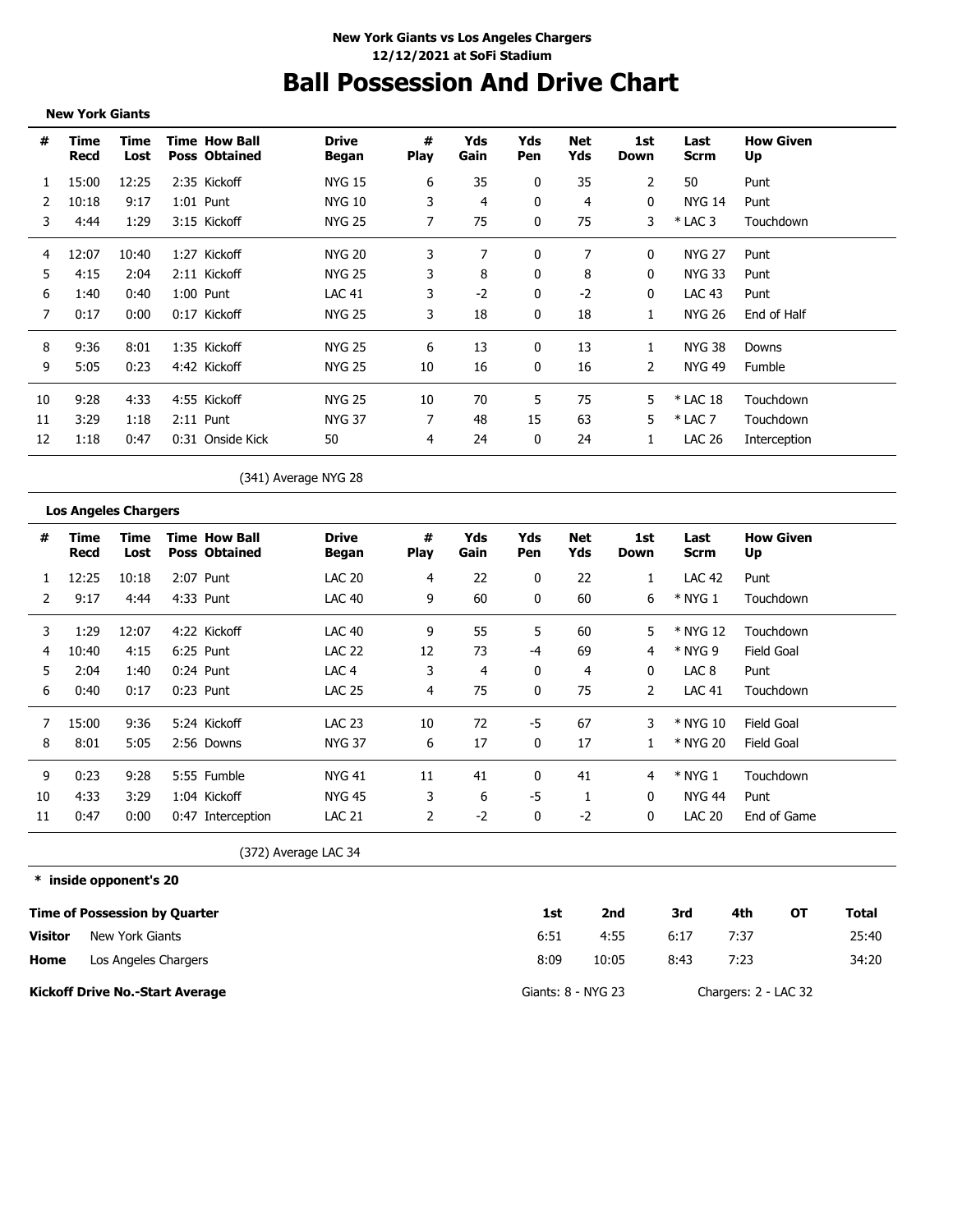## **Final Defensive Statistics**

| <b>New York Giants</b> |               |                |                |              | <b>Regular Defensive Plays</b> |            |   |              |           |          |           |            | <b>Special Teams</b> |              |           |           |            | <b>Misc</b>  |           |           |
|------------------------|---------------|----------------|----------------|--------------|--------------------------------|------------|---|--------------|-----------|----------|-----------|------------|----------------------|--------------|-----------|-----------|------------|--------------|-----------|-----------|
|                        | <b>TKL</b>    | <b>AST</b>     | <b>COMB</b>    | SK           | <b>YDS</b>                     | <b>TFL</b> | Q | ΙN           | <b>PD</b> | FF       | <b>FR</b> | <b>TKL</b> | <b>AST</b>           | FF           | <b>FR</b> | <b>BL</b> | <b>TKL</b> | <b>AST</b>   | <b>FF</b> | <b>FR</b> |
| A.Robinson             |               |                | 9              | 0            | 0                              | 0          |   | 0            | 0         |          | 0         | 0          | 0                    | 0            | 0         | 0         | 0          |              | 0         | 0         |
| L.Ryan                 |               | 3              | 9              | 0            | 0                              | 0          | 0 | 0            | 0         | 0        | 0         | 0          | 0                    | 0            | 0         | 0         | 0          | 0            | 0         | 0         |
| T.Crowder              |               | 6              | 8              | 0            | 0                              | 0          | 0 | 0            | 0         | 0        | 0         | 0          | 0                    | 0            | 0         | 0         | 0          | 0            | 0         | 0         |
| D.Lawrence             | 4             | 3              |                | 1            | 3                              | 1          | 3 | 0            | 0         | 0        | 0         | 0          | 0                    | 0            | 0         | 0         | 0          | 0            | 0         | 0         |
| J.Love                 | 3             | 3              | 6              | 0            | 0                              |            | 0 | $\mathbf{0}$ | 0         | 0        | 0         | 0          | 0                    | $\mathbf{0}$ | 0         | 0         | 0          | 0            | 0         | 0         |
| A.Johnson              |               | 3              | 6              | 0            | 0                              | 0          | 0 | 0            | 0         | $\Omega$ | 0         | 0          | 0                    | 0            | 0         | 0         | 0          | 0            | 0         | 0         |
| <b>B.McKinney</b>      |               | 0              | 5              | 0            | 0                              |            | 0 | 0            | 0         | 0        | 0         | 0          | 0                    | 0            | 0         | 0         | 0          | 0            | 0         | 0         |
| R.Ragland              | 2             | 3              | 5              | 0            | 0                              | 0          | 0 | 0            | 0         | 0        | 0         | 0          | 0                    | 0            | 0         | 0         | 0          | 0            | 0         | 0         |
| D.Shelton              | $\mathcal{P}$ | $\overline{2}$ | 4              | $\mathbf{0}$ | 0                              | 0          | 0 | 0            | 0         | 0        | 0         | 0          | 0                    | 0            | 0         | 0         | 0          | 0            | 0         | 0         |
| L.Carter               |               | 3              | 4              | 0            | 0                              | 0          |   | 0            | 0         | 0        | 0         | 0          | 0                    | 0            | 0         | 0         | 0          | 0            | 0         | 0         |
| J.Williams             |               |                | 3              | 0            | 0                              | 0          | 0 | 0            | 0         | 0        | 0         | 0          |                      | 0            | 0         | 0         | 0          | 0            | 0         | 0         |
| X.McKinney             | 2             |                | 3              | 0            | 0                              | 0          | 0 | 0            | 0         | 0        | 0         | 0          | 0                    | 0            | 0         | 0         | 0          | 0            | 0         | 0         |
| A.Ojulari              | 2             | $\Omega$       | $\overline{2}$ |              |                                |            | 2 | 0            | 0         | $\Omega$ | 0         | 0          | 0                    | 0            | 0         | 0         | 0          | $\mathbf{0}$ | 0         | 0         |
| J.Bradberry            |               | $\mathbf{0}$   |                | 0            | 0                              | 0          |   | 0            |           | 0        | 0         | 0          | 0                    | 0            | 0         | 0         | 0          | 0            | 0         | 0         |
| L.Williams             |               | 0              |                | 0            | 0                              | 0          | 0 | 0            | 0         |          | 0         | 0          | 0                    | 0            | 0         | 0         | 0          | 0            | 0         | 0         |
| Q.Roche                |               | 0              | 1              | 0            | 0                              | 0          | 0 | 0            | 0         | 0        | 0         | 0          | 0                    | 0            | 0         | 0         | 0          | 0            | 0         | 0         |
| R.Johnson              |               | 0              | 1              | 0            | 0                              | 0          | 0 | 0            | 0         | 0        | 0         | 0          | 0                    | 0            | 0         | 0         | 0          | 0            | 0         | 0         |
| J.Reed                 |               | 0              | 0              | 0            | 0                              | 0          | 0 | 0            | 0         | 0        | 0         | 0          |                      | 0            | 0         | 0         | 0          | 0            | 0         | 0         |
| Total                  | 45            | 30             | 75             | 2            | 4                              |            |   | 0            |           | 0        | 0         | 0          | 2                    | 0            | 0         | 0         | 0          |              |           |           |

### **TKL = Tackle AST = Assist COMB = Combined QH=QB Hit IN = Interception PD = Pass Defense FF = Forced Fumble FR = Fumble Recovery**

| <b>Los Angeles Chargers</b> |            |            |                |           | <b>Regular Defensive Plays</b> |        |   |              |              |           |           |            | <b>Special Teams</b> |    |           |           |            | <b>Misc</b> |           |           |
|-----------------------------|------------|------------|----------------|-----------|--------------------------------|--------|---|--------------|--------------|-----------|-----------|------------|----------------------|----|-----------|-----------|------------|-------------|-----------|-----------|
|                             | <b>TKL</b> | <b>AST</b> | <b>COMB</b>    | <b>SK</b> | <b>YDS</b>                     | TFL QH |   | IN           | <b>PD</b>    | <b>FF</b> | <b>FR</b> | <b>TKL</b> | <b>AST</b>           | FF | <b>FR</b> | <b>BL</b> | <b>TKL</b> | <b>AST</b>  | <b>FF</b> | <b>FR</b> |
| K.White                     | 5          | 5          | 10             | 0         | n                              |        | 0 |              | U            | 0         | 0         | 0          | 0                    | 0  | ŋ         | 0         | n          |             |           | 0         |
| N.Adderley                  |            |            | 6              | 0         | 0                              | 0      | 0 | 0            |              |           | 0         |            | 0                    | 0  |           | 0         |            |             |           | 0         |
| J.Jones                     | 4          |            | 5              |           | 2                              |        |   | 0            | 0            | 0         |           | 0          | 0                    | 0  | 0         | 0         | 0          | 0           | 0         | 0         |
| J.Tillery                   | 2          | 3          | 5              | 0         | 0                              | 0      |   | 0            | 0            | 0         | 0         | 0          | 0                    | 0  | 0         | 0         | 0          | 0           | 0         | 0         |
| D.Tranquill                 |            | 4          | 5              | 0         | 0                              | 0      | 0 | 0            | 0            | 0         | 0         | 0          |                      | 0  | 0         | 0         | 0          | 0           | 0         | 0         |
| A.Ogbongbemiga              |            | 0          | 4              | 0         | 0                              | 0      | 0 | 0            | 0            | 0         | 0         |            |                      | 0  | 0         | 0         | 0          | 0           |           | 0         |
| J.Gaziano                   |            |            | 4              | 0         | 0                              |        | 0 | 0            | 0            | 0         | 0         | 0          | 0                    | 0  | 0         | 0         | 0          | 0           |           | 0         |
| M.Davis                     |            | 0          | 3              | 0         | 0                              |        | 0 | 0            | 4            | 0         | 0         | 0          | 0                    | 0  | 0         | 0         | 0          | 0           | 0         | 0         |
| L.Joseph                    |            | 2          | 3              | 0         | 0                              | 0      | 0 | 0            | $\Omega$     | 0         | 0         | 0          | 0                    | 0  | 0         | 0         | 0          | 0           | 0         | 0         |
| C.Rumph                     |            | 2          | 3              | 0         | 0                              |        | 0 | 0            | 0            | 0         | 0         | 0          | 0                    | 0  | $\Omega$  | 0         | 0          | 0           |           | 0         |
| C.Harris                    |            | 0          | 2              | 0         | 0                              | 0      | 0 | 0            | 3            | 0         | 0         | 0          | 0                    | 0  | 0         | 0         | 0          | 0           |           | 0         |
| C.Covington                 |            | 1          | 2              | 0         | 0                              | 0      | 0 | 0            | 0            | 0         | 0         | 0          | 0                    | 0  | 0         | 0         | 0          | 0           | 0         | 0         |
| T.Marshall                  | 0          | 2          | $\overline{2}$ | 0         | 0                              | 0      | 0 | 0            | 0            | 0         | 0         | 0          | 0                    | 0  | $\Omega$  | 0         | 0          | 0           | 0         | 0         |
| J.Bosa                      |            | 0          |                |           | 8                              | 0      | 4 | 0            | $\mathbf{0}$ |           | 0         | 0          | 0                    | 0  | $\Omega$  | 0         | 0          | 0           |           | 0         |
| T.Campbell                  |            | 0          |                | 0         | 0                              | 0      | 0 | 0            |              | 0         | 0         | 0          | 0                    | 0  | 0         | 0         | 0          | 0           | 0         | 0         |
| N.Niemann                   |            | 0          |                | 0         | 0                              | 0      | 0 |              |              | 0         | 0         | 0          | 0                    | 0  | 0         | 0         | 0          | 0           | 0         | 0         |
| U.Nwosu                     |            | $\Omega$   |                | 0         | 0                              | 0      | 0 | $\mathbf{0}$ | $\mathbf{0}$ | 0         | 0         | 0          | 0                    | 0  | 0         | 0         | 0          | 0           | 0         | 0         |
| E.Egbule                    |            |            |                | 0         | 0                              | 0      | 0 | 0            | 0            | 0         | 0         | 0          | 0                    | 0  | $\Omega$  | 0         | 0          | 0           |           | 0         |
| K.Hall                      |            |            | 0              | 0         | 0                              |        |   | 0            | 0            |           | 0         |            | 0                    | 0  | 0         | 0         | 0          |             |           |           |
| <b>Total</b>                | 34         | 25         | 59             | 2         | 10                             | Δ      |   |              | 10           |           |           |            | 2                    | 0  | 0         | 0         | U          | Ω           |           | 0         |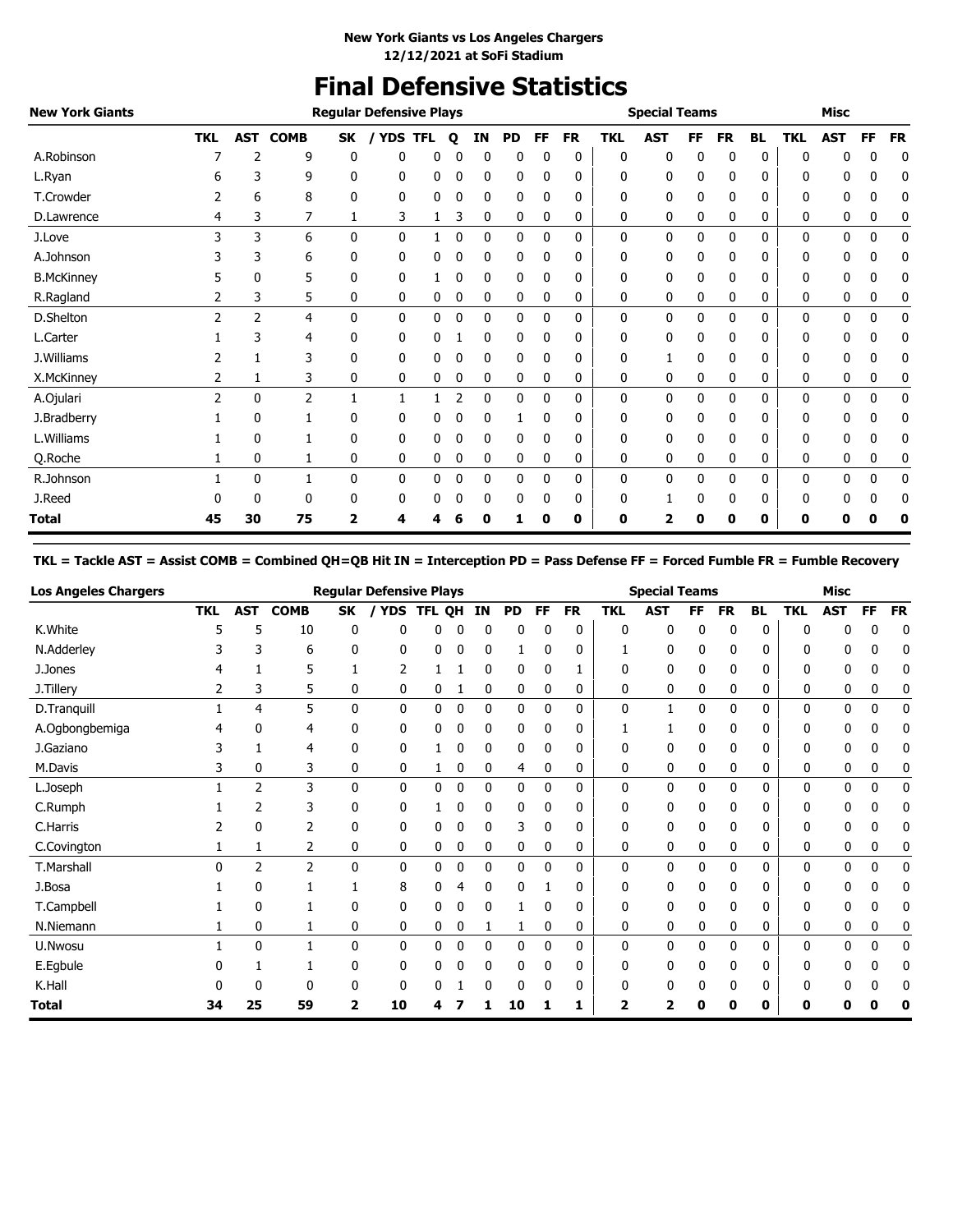## **First Half Summary**

|                            |                                                                                                                                                                                                                                                                                   |                                                                                                                                                            | TIME OF POSSESSION                                                                                                                                             |                                                                                                                                                                                                                      |               |
|----------------------------|-----------------------------------------------------------------------------------------------------------------------------------------------------------------------------------------------------------------------------------------------------------------------------------|------------------------------------------------------------------------------------------------------------------------------------------------------------|----------------------------------------------------------------------------------------------------------------------------------------------------------------|----------------------------------------------------------------------------------------------------------------------------------------------------------------------------------------------------------------------|---------------|
|                            | $70 = 7$                                                                                                                                                                                                                                                                          | Giants                                                                                                                                                     | 11:46                                                                                                                                                          |                                                                                                                                                                                                                      |               |
|                            | $717 = 24$                                                                                                                                                                                                                                                                        | Chargers                                                                                                                                                   | 18:14                                                                                                                                                          |                                                                                                                                                                                                                      |               |
|                            |                                                                                                                                                                                                                                                                                   | <b>Scoring Plays</b>                                                                                                                                       |                                                                                                                                                                |                                                                                                                                                                                                                      |               |
| Qtr                        |                                                                                                                                                                                                                                                                                   |                                                                                                                                                            |                                                                                                                                                                | Visitor                                                                                                                                                                                                              | Home          |
| 1                          |                                                                                                                                                                                                                                                                                   |                                                                                                                                                            |                                                                                                                                                                | 0                                                                                                                                                                                                                    | 7             |
|                            |                                                                                                                                                                                                                                                                                   |                                                                                                                                                            |                                                                                                                                                                |                                                                                                                                                                                                                      | 7             |
| 2                          |                                                                                                                                                                                                                                                                                   |                                                                                                                                                            |                                                                                                                                                                | 7                                                                                                                                                                                                                    | 14            |
| 2                          |                                                                                                                                                                                                                                                                                   |                                                                                                                                                            |                                                                                                                                                                | 7                                                                                                                                                                                                                    | 17            |
| 2                          |                                                                                                                                                                                                                                                                                   |                                                                                                                                                            |                                                                                                                                                                | 7                                                                                                                                                                                                                    | 24            |
|                            |                                                                                                                                                                                                                                                                                   |                                                                                                                                                            | New York Giants                                                                                                                                                | Los Angeles Chargers                                                                                                                                                                                                 |               |
|                            |                                                                                                                                                                                                                                                                                   |                                                                                                                                                            | 6                                                                                                                                                              |                                                                                                                                                                                                                      | 18            |
|                            |                                                                                                                                                                                                                                                                                   |                                                                                                                                                            | $1 - 5 - 0$                                                                                                                                                    |                                                                                                                                                                                                                      | $8 - 9 - 1$   |
|                            |                                                                                                                                                                                                                                                                                   |                                                                                                                                                            | 2-7-28.6%                                                                                                                                                      |                                                                                                                                                                                                                      | 4-7-57.1%     |
| <b>TOTAL NET YARDS</b>     |                                                                                                                                                                                                                                                                                   |                                                                                                                                                            | 145                                                                                                                                                            |                                                                                                                                                                                                                      | 289           |
|                            |                                                                                                                                                                                                                                                                                   |                                                                                                                                                            | 28                                                                                                                                                             |                                                                                                                                                                                                                      | 40            |
|                            |                                                                                                                                                                                                                                                                                   |                                                                                                                                                            | 33                                                                                                                                                             |                                                                                                                                                                                                                      | 86            |
|                            |                                                                                                                                                                                                                                                                                   |                                                                                                                                                            | 112                                                                                                                                                            |                                                                                                                                                                                                                      | 203           |
|                            |                                                                                                                                                                                                                                                                                   |                                                                                                                                                            | 112                                                                                                                                                            |                                                                                                                                                                                                                      | 204           |
|                            |                                                                                                                                                                                                                                                                                   |                                                                                                                                                            | $0 - 0$                                                                                                                                                        |                                                                                                                                                                                                                      | $1 - 1$       |
|                            |                                                                                                                                                                                                                                                                                   |                                                                                                                                                            | $19 - 9 - 0$                                                                                                                                                   |                                                                                                                                                                                                                      | $22 - 16 - 0$ |
|                            |                                                                                                                                                                                                                                                                                   |                                                                                                                                                            | $5 - 45.6$                                                                                                                                                     |                                                                                                                                                                                                                      | $2 - 35.5$    |
|                            |                                                                                                                                                                                                                                                                                   |                                                                                                                                                            | $2 - 15$                                                                                                                                                       |                                                                                                                                                                                                                      | $1 - 4$       |
|                            |                                                                                                                                                                                                                                                                                   |                                                                                                                                                            | $0 - 0$                                                                                                                                                        |                                                                                                                                                                                                                      | $0 - 0$       |
| <b>Red Zone Efficiency</b> |                                                                                                                                                                                                                                                                                   |                                                                                                                                                            | 1-1-100%                                                                                                                                                       |                                                                                                                                                                                                                      | $2 - 3 - 67%$ |
| <b>Average Drive Start</b> |                                                                                                                                                                                                                                                                                   |                                                                                                                                                            | <b>NYG 26</b>                                                                                                                                                  |                                                                                                                                                                                                                      | <b>LAC 25</b> |
|                            | <b>TOTAL FIRST DOWNS</b><br><b>THIRD DOWN EFFICIENCY</b><br><b>Total Offensive Plays</b><br><b>NET YARDS RUSHING</b><br><b>NET YARDS PASSING</b><br>Gross Yards Passing<br><b>Punts-Number and Average</b><br><b>Penalties-Number and Yards</b><br><b>Fumbles-Number and Lost</b> | PERIOD SCORES<br>0:17<br>First Downs Rushing-Passing-by Penalty<br>Times thrown-yards lost attempting to pass<br>Pass Attempts-Completions-Had Intercepted | Time Play Description (Extra Point) (Drive Info)<br>4:44 A. Ekeler 1 yd. run (D. Hopkins kick) (9-60, 4:33)<br>4:15 D. Hopkins 27 yd. Field Goal (12-69, 6:25) | 1:29 E.Penny 3 yd. pass from M.Glennon (G.Gano kick) (7-75, 3:15)<br>12:07 J.Palmer 12 yd. pass from J.Herbert (D.Hopkins kick) (9-60, 4:22)<br>J. Guyton 59 yd. pass from J. Herbert (D. Hopkins kick) (4-75, 0:23) |               |

|                        |            | <b>New York Giants</b> |            |                                |            |    |    |              |                       |                      | <b>Los Angeles Chargers</b> |                |            |            |             |    |              |
|------------------------|------------|------------------------|------------|--------------------------------|------------|----|----|--------------|-----------------------|----------------------|-----------------------------|----------------|------------|------------|-------------|----|--------------|
| <b>RUSHING</b>         |            |                        | <b>ATT</b> | <b>YDS</b>                     | <b>AVG</b> |    | LG | <b>TD</b>    | <b>RUSHING</b>        |                      |                             | <b>ATT</b>     | <b>YDS</b> | <b>AVG</b> |             | LG | <b>TD</b>    |
| S.Barkley              |            |                        | 8          | 25                             | 3.1        |    | 7  | $\mathbf{0}$ | A.Ekeler              |                      |                             | 9              | 53         | 5.9        |             | 17 | 1            |
| D.Booker               |            |                        | 1          | 8                              | 8.0        |    | 8  | 0            | J.Kelley              |                      |                             | 3              | 18         | 6.0        |             | 12 | 0            |
|                        |            |                        |            |                                |            |    |    |              | J.Jackson             |                      |                             | 3              | 12         | 4.0        |             | 5  | 0            |
|                        |            |                        |            |                                |            |    |    |              | J.Herbert             |                      |                             | $\overline{2}$ | 3          | 1.5        |             | 2  | 0            |
| Total                  |            |                        | 9          | 33                             | 3.7        |    | 8  | 0            | Total                 |                      |                             | 17             | 86         | 5.1        |             | 17 | 1            |
| <b>PASSING</b>         | <b>ATT</b> | <b>CMP</b>             | <b>YDS</b> | SK/YD                          | TD         | LG | ΙN | <b>RT</b>    | <b>PASSING</b>        | <b>ATT</b>           | <b>CMP</b>                  | <b>YDS</b>     | SK/YD      | TD         | LG          | ΙN | <b>RT</b>    |
| M.Glennon              | 19         | 9                      | 112        | 0/0                            | 1          | 60 | 0  | 83.7         | J.Herbert             | 22                   | 16                          | 204            | 1/1        | 2          | 59          | 0  | 131.6        |
| Total                  | 19         | 9                      | 112        | 0/0                            | 1          | 60 | 0  | 83.7         | Total                 | 22                   | 16                          | 204            | 1/1        | 2          | 59          | 0  | 131.6        |
| <b>PASS RECEIVING</b>  |            | <b>TAR</b>             | <b>REC</b> | <b>YDS</b>                     | <b>AVG</b> |    | LG | TD           | <b>PASS RECEIVING</b> |                      | <b>TAR</b>                  | <b>REC</b>     | <b>YDS</b> | <b>AVG</b> |             | LG | <b>TD</b>    |
| K.Rudolph              |            | 2                      | 2          | 66                             | 33.0       |    | 60 | 0            | J.Guyton              |                      | 3                           | 3              | 87         | 29.0       |             | 59 | $\mathbf{1}$ |
| D.Booker               |            | 3                      | 2          | 18                             | 9.0        |    | 17 | 0            | M.Williams            |                      | 3                           | 3              | 45         | 15.0       |             | 25 | 0            |
| S.Barkley              |            | 2                      | 2          | 13                             | 6.5        |    | 15 | 0            | J.Palmer              |                      | 4                           | 3              | 23         | 7.7        |             | 12 | $\mathbf{1}$ |
| J.Ross                 |            |                        |            | 7                              | 7.0        |    | 7  | 0            | A.Ekeler              |                      | 4                           | $\overline{2}$ | 17         | 8.5        |             | 10 | 0            |
| K.Golladay             |            | 3                      |            | 5                              | 5.0        |    | 5  | 0            | D.Parham              |                      | 2                           | $\overline{2}$ | 13         | 6.5        |             | 15 | 0            |
| E.Penny                |            |                        |            | 3                              | 3.0        |    | 3  | 1            | J.Cook                |                      | 3                           | $\mathbf{1}$   | 7          | 7.0        |             | 7  | 0            |
| E.Engram               |            | 2                      | 0          | 0                              | 0.0        |    | 0  | 0            | J.Jackson             |                      |                             | 1              | 7          | 7.0        |             | 7  | 0            |
| D.Slayton              |            | 2                      | 0          | 0                              | 0.0        |    | 0  | 0            | J.Kelley              |                      | 1                           | 1              | 5          | 5.0        |             | 5  | 0            |
| C.Myarick              |            |                        | 0          | 0                              | 0.0        |    | 0  | 0            |                       |                      |                             |                |            |            |             |    |              |
| S.Shepard              |            |                        | 0          | 0                              | 0.0        |    | 0  | 0            |                       |                      |                             |                |            |            |             |    |              |
| Total                  |            | 18                     | 9          | 112                            | 12.4       |    | 60 | 1            | Total                 |                      | 21                          | 16             | 204        | 12.8       |             | 59 | 2            |
| <b>New York Giants</b> |            |                        |            | <b>Regular Defensive Plays</b> |            |    |    |              |                       | <b>Special Teams</b> |                             |                |            |            | <b>Misc</b> |    |              |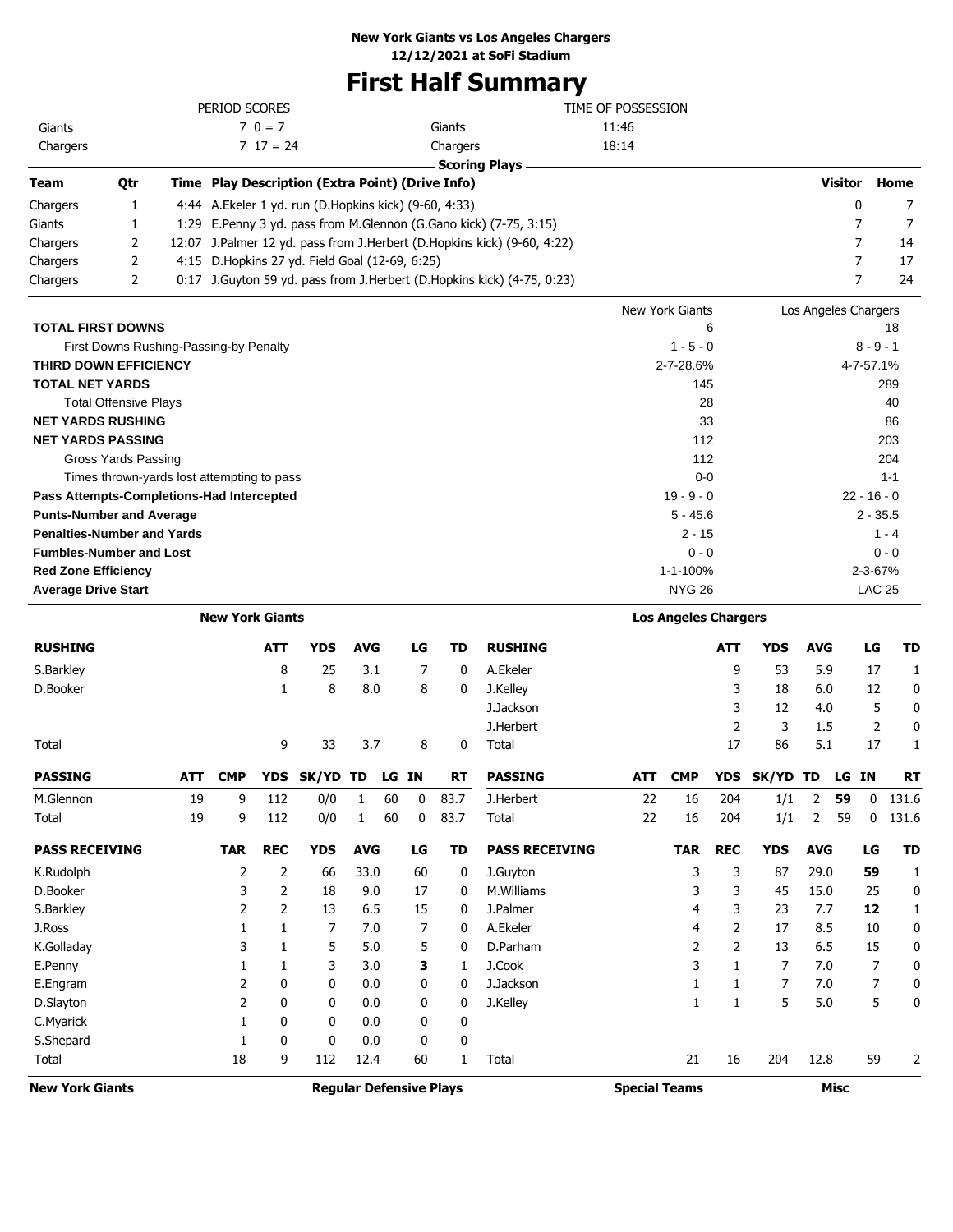## **First Half Summary**

|    | 5 |              |                |                                                        |  |                                |                |              |                                                                                                                                                                             |                                     |              |                                                              |                               |                                                                                                                                                                                 |                                                                |                                                                                                                                                                                                                                                                                                  |
|----|---|--------------|----------------|--------------------------------------------------------|--|--------------------------------|----------------|--------------|-----------------------------------------------------------------------------------------------------------------------------------------------------------------------------|-------------------------------------|--------------|--------------------------------------------------------------|-------------------------------|---------------------------------------------------------------------------------------------------------------------------------------------------------------------------------|----------------------------------------------------------------|--------------------------------------------------------------------------------------------------------------------------------------------------------------------------------------------------------------------------------------------------------------------------------------------------|
|    |   |              |                |                                                        |  |                                |                |              |                                                                                                                                                                             |                                     |              |                                                              |                               |                                                                                                                                                                                 |                                                                |                                                                                                                                                                                                                                                                                                  |
|    |   | $\Omega$     |                |                                                        |  |                                |                |              |                                                                                                                                                                             |                                     |              |                                                              |                               |                                                                                                                                                                                 |                                                                |                                                                                                                                                                                                                                                                                                  |
| 13 |   | $\mathbf 0$  |                |                                                        |  |                                |                |              |                                                                                                                                                                             |                                     |              |                                                              |                               |                                                                                                                                                                                 |                                                                |                                                                                                                                                                                                                                                                                                  |
|    |   | TKL AST COMB | $\overline{4}$ | $\mathbf{0}$<br>$\mathbf 0$<br>$\overline{\mathbf{0}}$ |  | $0 \qquad 1 \qquad 0 \qquad 0$ | $\overline{0}$ | $\mathbf{0}$ | $\begin{array}{ccccccccccccccccc} 0 & 0 & 0 & 0 & 0 & 0 & 0 & 0 \end{array}$<br>$\cdot$ 0 1<br>$\begin{array}{ccccccccccccccccc} 0 & 2 & 0 & 0 & 0 & 0 & 0 & 0 \end{array}$ | $\sim$ 0<br>$\overline{\mathbf{0}}$ | $\mathbf{0}$ | $\overline{\mathbf{0}}$<br>$\begin{matrix}0&0&0\end{matrix}$ | $\overline{0}$<br>$\bullet$ 0 | $\overline{\phantom{0}}$ 0 $\overline{\phantom{0}}$<br>0 1 0 0 0 0 0   0 0 0 0 0  <br>$\begin{array}{ccccccccc}\n0 & 0 & 0 & 0 & 0\n\end{array}$<br>0 <sup>1</sup><br>$\bullet$ | $\overline{\mathbf{0}}$<br>$\overline{\mathbf{0}}$<br>$\Omega$ | SK / YDS TFL Q IN PD FF FR TKL AST FF FR BL TKL AST FF FR<br>$\begin{matrix} 0 & 0 & 0 & 0 \end{matrix}$<br>$\begin{array}{ccc} & & 0 & 0 & 0 \end{array}$<br>$0\quad 0\quad 0$<br>$0\quad 0\quad 0$<br>$\begin{array}{ccc} & & & \mathbf{0} & \mathbf{0} & \mathbf{0} & \mathbf{0} \end{array}$ |

| <b>Los Angeles Chargers</b> |     |            |             |    | <b>Regular Defensive Plays</b> |      |    |    |     |    |    |     | <b>Special Teams</b> |    |    |          |          | Misc     |          |              |
|-----------------------------|-----|------------|-------------|----|--------------------------------|------|----|----|-----|----|----|-----|----------------------|----|----|----------|----------|----------|----------|--------------|
|                             | TKL | <b>AST</b> | <b>COMB</b> | SK | <b>YDS</b>                     | TFL. | QH | ΙN | PD. | FF | FR | TKL | AST                  | FF | FR | BL       | TKL      | AST      | FF       | FR           |
| K.White                     |     | 4          |             |    |                                |      |    |    |     |    |    | 0   |                      |    |    |          | 0        | 0        | 0        | 0            |
| J.Gaziano                   |     |            |             |    |                                |      |    |    |     |    |    | 0   | 0                    |    |    |          | 0        | 0        | $\Omega$ | $\mathbf{0}$ |
| L.Joseph                    |     |            |             |    |                                |      |    |    |     |    |    | 0   | 0                    |    |    |          | 0        | 0        |          | $\mathbf{0}$ |
| D.Tranguill                 |     |            |             | n  | $\Omega$                       |      |    |    |     | n  |    | 0   |                      |    |    | $\Omega$ | $\Omega$ | $\Omega$ | $\Omega$ | $\mathbf{0}$ |
| Total                       |     | a          | 14          |    |                                |      | o  |    | o   | 0  | 0  | 0   |                      |    | 0  | 0        | 0        | 0        | 0        | 0            |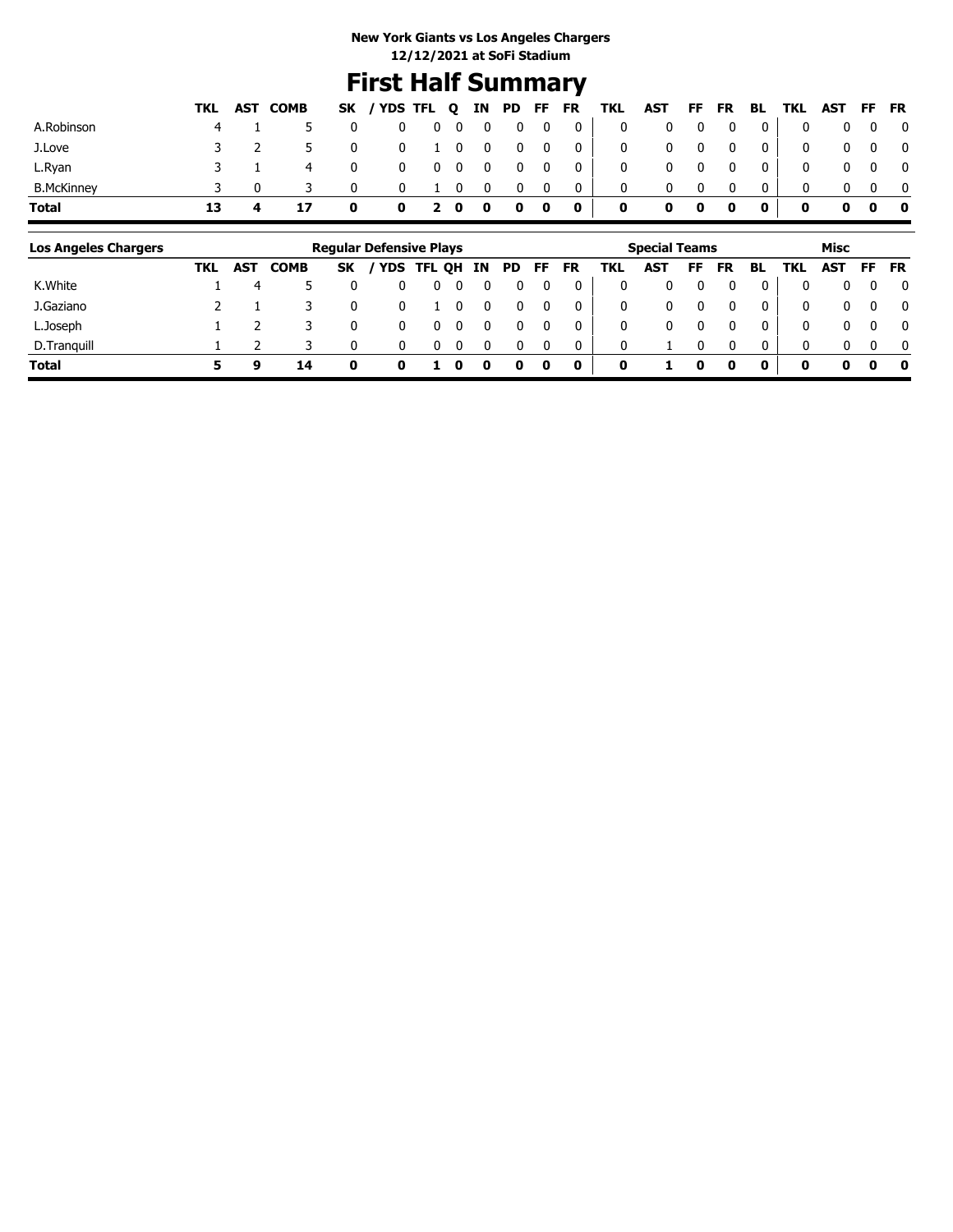|                                 | New York Giants vs Los Angeles Chargers at SoFi Stadium                                                                  |                |
|---------------------------------|--------------------------------------------------------------------------------------------------------------------------|----------------|
| <b>Play By Play</b>             | <b>First Quarter</b>                                                                                                     | 12/12/2021     |
|                                 | LAC wins the coin toss and elects to defer. NYG elects to Receive, and LAC elects to defend the south goal.              |                |
|                                 | D. Hopkins kicks 67 yards from LAC 35 to NYG -2. P. Cooper to NYG 15 for 17 yards (A. Ogbongbemiga).                     |                |
|                                 | New York Giants at 15:00, (1st play from scrimmage 14:55)                                                                |                |
| 1-10-NYG 15                     | (14:55) (Shotgun) M.Glennon pass short right to K.Golladay pushed ob at NYG 20 for 5 yards (T.Campbell).                 |                |
| 2-5-NYG 20                      | (14:21) K.Cunningham reported in as eligible. S.Barkley up the middle to NYG 27 for 7 yards (J.Jones).                   | R1             |
| 1-10-NYG 27                     | (13:48) M.Glennon pass short right to S.Barkley to NYG 42 for 15 yards (D.Tranquill).                                    | P <sub>2</sub> |
| 1-10-NYG42                      | (13:23) (No Huddle) M.Glennon pass incomplete short right to C.Myarick.                                                  |                |
| 2-10-NYG 42                     | (13:18) (Shotgun) D.Booker right tackle to 50 for 8 yards (D.Tranquill; K.White).                                        |                |
| $3 - 2 - 50$                    | (12:36) (Shotgun) M.Glennon pass incomplete deep left to K.Golladay.                                                     |                |
| $4 - 2 - 50$                    | (12:33) R.Dixon punts 50 yards to end zone, Center-C.Kreiter, Touchback.                                                 |                |
| Los Angeles Chargers at 12:25   |                                                                                                                          |                |
| 1-10-LAC 20                     | (12:25) (Shotgun) J.Herbert pass short left to M.Williams to LAC 35 for 15 yards (L.Ryan).                               | P1             |
| 1-10-LAC 35                     | (11:51) J.Herbert pass incomplete deep left to J.Palmer (J.Bradberry) [D.Lawrence].                                      |                |
| 2-10-LAC 35                     | $(11:46)$ (Shotgun) A. Ekeler up the middle to LAC 35 for no gain (L. Williams, L. Carter).                              |                |
| 3-10-LAC 35                     | (11:09) (Shotgun) J.Herbert pass short left to J.Jackson to LAC 42 for 7 yards (L.Ryan).                                 |                |
| 4-3-LAC 42                      | (10:28) T.Long punts 38 yards to NYG 20, Center-M.Overton. P.Cooper to NYG 28 for 8 yards (A.Ogbongbemiga; D.Tranquill). |                |
|                                 | PENALTY on NYG-J. Williams, Offensive Holding, 10 yards, enforced at NYG 20.                                             |                |
| <b>New York Giants at 10:18</b> |                                                                                                                          |                |
| 1-10-NYG 10                     | (10:18) K.Cunningham reported in as eligible. M.Glennon pass incomplete short left to D.Slayton (M.Davis) [J.Tillery].   |                |
| 2-10-NYG 10                     | (10:14) S.Barkley left guard to NYG 14 for 4 yards (L.Joseph; K.White).                                                  |                |
| 3-6-NYG 14                      | (9:30) (Shotgun) M.Glennon pass incomplete deep left to D.Slayton (M.Davis) [J.Bosa].                                    |                |
| 4-6-NYG 14                      | (9:25) R.Dixon punts 46 yards to LAC 40, Center-C.Kreiter, fair catch by A.Roberts.                                      |                |
| Los Angeles Chargers at 9:17    |                                                                                                                          |                |
| 1-10-LAC 40                     | (9:17) A. Ekeler left tackle to NYG 46 for 14 yards (R. Ragland, T. Crowder).                                            | R2             |
| 1-10-NYG46                      | (8.52) (No Huddle) J. Herbert pass short right to M. Williams ran ob at NYG 41 for 5 yards (A. Robinson).                |                |
| 2-5-NYG 41                      | (8:25) (Shotgun) A. Ekeler right guard to NYG 32 for 9 yards (L. Ryan, T. Crowder).                                      | R <sub>3</sub> |
| 1-10-NYG 32                     | (7:52) (Shotgun) J.Herbert pass short right to J.Guyton pushed ob at NYG 21 for 11 yards (A.Robinson).                   | <b>P4</b>      |
| 1-10-NYG 21                     | (7:24) (Shotgun) J.Jackson right tackle to NYG 16 for 5 yards (D.Shelton).                                               |                |
| 2-5-NYG 16                      | (6:46) (Shotgun) J.Jackson left tackle to NYG 11 for 5 yards (X.McKinney).                                               | R <sub>5</sub> |
| <u>1-10-NYG 11</u>              | (6:07) (Shotgun) A.Ekeler left end to NYG 2 for 9 yards (R.Ragland).                                                     |                |
| 2-1-NYG 2                       | (5:26) (Shotgun) J.Herbert left end to NYG 1 for 1 yard (L.Carter, J.Love).                                              | R6             |
| $1-1-NYG1$                      | (4:48) A.Ekeler left tackle for 1 yard, TOUCHDOWN.                                                                       | R7             |
|                                 | D.Hopkins extra point is GOOD, Center-M.Overton, Holder-T.Long.                                                          |                |
|                                 | NYG 0 LAC 7, 9 plays, 60 yards, 4:33 drive, 10:16 elapsed                                                                |                |
|                                 | D.Hopkins kicks 65 yards from LAC 35 to end zone, Touchback.                                                             |                |
| <b>New York Giants at 4:44</b>  |                                                                                                                          |                |
| 1-10-NYG 25                     | (4:44) K.Cunningham reported in as eligible. S.Barkley left guard to NYG 29 for 4 yards (J.Gaziano; L.Joseph).           |                |

| 1-10-N Y G 25 | (4:44) K.Cunningham reported in as eligible. S.Barkley left guard to N Y G 29 for 4 yards (J.Gaziano; L.Joseph). |                |
|---------------|------------------------------------------------------------------------------------------------------------------|----------------|
| 2-6-NYG 29    | (4:00) (Shotgun) M.Glennon pass short middle to K.Rudolph to NYG 35 for 6 yards (K.White; D.Tranquill).          | P <sub>3</sub> |
| 1-10-NYG 35   | $(3:19)$ (Shotgun) M.Glennon pass incomplete short right to E.Engram (C.Harris).                                 |                |
| 2-10-NYG 35   | (3:12) (Shotgun) M.Glennon pass incomplete deep left to E.Engram (N.Adderley).                                   |                |
| 3-10-NYG 35   | (3:00) (Shotgun) M.Glennon pass deep left to K.Rudolph to LAC 5 for 60 yards (M.Davis, T.Marshall) [K.Hall].     | P <sub>4</sub> |
| $1-5-LAC5$    | (2:17) S.Barkley up the middle to LAC 3 for 2 yards (L.Joseph).                                                  |                |
| $2-3-LAC3$    | (1:35) M. Glennon pass short right to E. Penny for 3 yards, TOUCHDOWN [J. Bosa].                                 | <b>P5</b>      |
|               | G. Gano extra point is GOOD, Center-C. Kreiter, Holder-R. Dixon.                                                 |                |

 **NYG 7 LAC 7, 7 plays, 75 yards, 3:15 drive, 13:31 elapsed**

G.Gano kicks 58 yards from NYG 35 to LAC 7, out of bounds.

### **Los Angeles Chargers at 1:29**

| 1-10-LAC 40     | $(1:29)$ J. Herbert pass short left to J. Palmer to LAC 49 for 9 yards (J. Bradberry). |                |
|-----------------|----------------------------------------------------------------------------------------|----------------|
| $2 - 1 - LAC49$ | (:53) (Shotgun) A. Ekeler left tackle to LAC 49 for no gain (D. Lawrence; A. Johnson). |                |
| $3-1-LAC$ 49    | $(17)$ J. Herbert up the middle to NYG 49 for 2 yards (B. McKinney).                   | R <sup>8</sup> |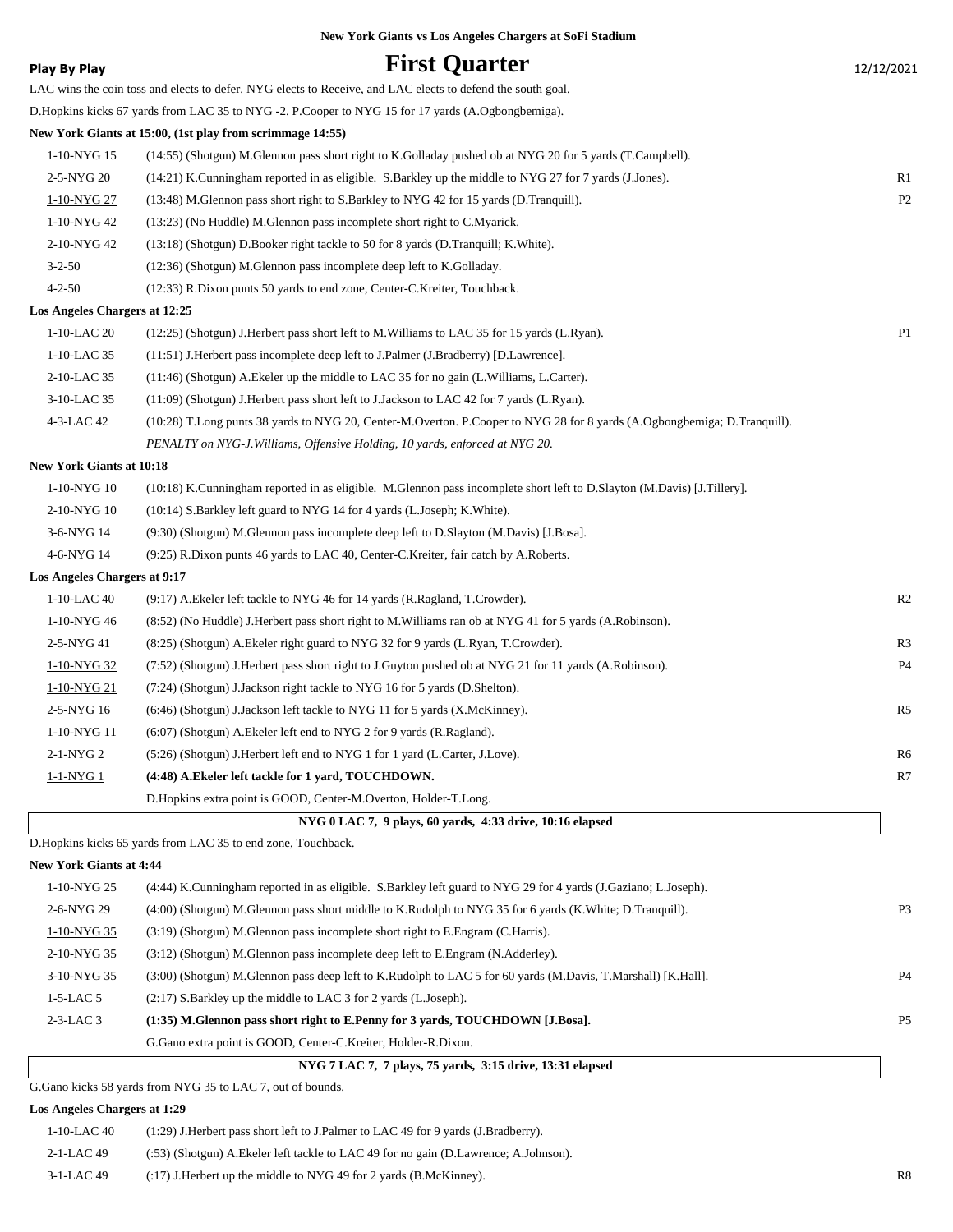|                             | New York Giants vs Los Angeles Chargers at SoFi Stadium |      |                    |  |         |  |                        |        |  |
|-----------------------------|---------------------------------------------------------|------|--------------------|--|---------|--|------------------------|--------|--|
| <b>END OF OUARTER</b>       |                                                         | Time | <b>First Downs</b> |  |         |  | <b>Efficiencies</b>    |        |  |
|                             | <b>Score</b>                                            | Poss |                    |  |         |  | $R$ $P$ $X$ $T$ 3 Down | 4 Down |  |
| <b>New York Giants</b>      |                                                         | 6:51 |                    |  | 1 4 0 5 |  | 1/3                    | 0/0    |  |
| <b>Los Angeles Chargers</b> |                                                         | 8:09 |                    |  | 6 2 0 8 |  | 1/2                    | 0/0    |  |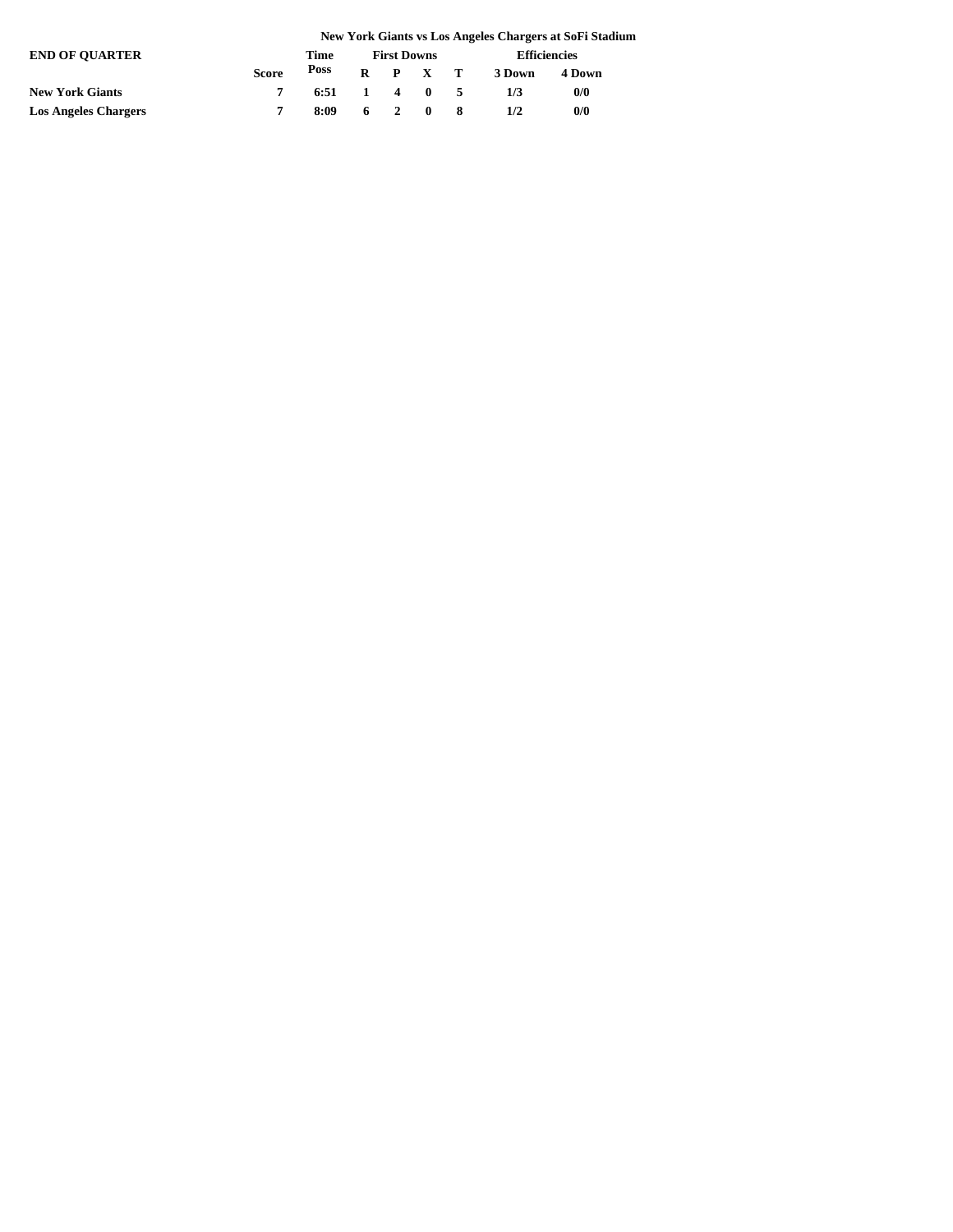| Play By Play                    | <b>Second Quarter</b>                                                                                          | 12/12/2021      |
|---------------------------------|----------------------------------------------------------------------------------------------------------------|-----------------|
| Los Angeles Chargers continued. |                                                                                                                |                 |
| 1-10-NYG 49                     | (15:00) A. Ekeler left end to NYG 32 for 17 yards (X. McKinney, J. Love).                                      | R9              |
| 1-10-NYG 32                     | (14:19) J. Herbert pass short left to D. Parham to NYG 34 for -2 yards (J. Love).                              |                 |
| 2-12-NYG 34                     | (13:43) (Shotgun) J.Herbert pass short middle to D.Parham to NYG 19 for 15 yards (X.McKinney; A.Robinson).     | P <sub>10</sub> |
| 1-10-NYG 19                     | (13:01) J. Herbert pass incomplete deep right to D. Parham.                                                    |                 |
|                                 | PENALTY on NYG-L.Carter, Illegal Use of Hands, 5 yards, enforced at NYG 19 - No Play.                          | X11             |
| 1-10-NYG 14                     | (12:56) (Shotgun) J.Jackson left tackle to NYG 12 for 2 yards (B.McKinney, D.Lawrence).                        |                 |
| 2-8-NYG 12                      | (12:20) J. Herbert pass incomplete short right to J. Cook.                                                     |                 |
| 3-8-NYG 12                      | (12:13) (Shotgun) J.Herbert pass short right to J.Palmer for 12 yards, TOUCHDOWN.                              | P12             |
|                                 | D. Hopkins extra point is GOOD, Center-M. Overton, Holder-T. Long.                                             |                 |
|                                 | NYG 7 LAC 14, 9 plays, 60 yards, 1 penalty, 4:22 drive, 2:53 elapsed                                           |                 |
|                                 | D. Hopkins kicks 62 yards from LAC 35 to NYG 3. P. Cooper pushed ob at NYG 20 for 17 yards (N. Adderley).      |                 |
|                                 | New York Giants at 12:07, (1st play from scrimmage 12:03)                                                      |                 |
| 1-10-NYG 20                     | (12:03) (Shotgun) M.Glennon pass short right to J.Ross to NYG 27 for 7 yards (K.White).                        |                 |
| 2-3-NYG 27                      | (11:38) (No Huddle, Shotgun) S.Barkley left tackle to NYG 27 for no gain (C.Harris).                           |                 |
| 3-3-NYG 27                      | $(10:55)$ (Shotgun) M. Glennon pass incomplete short left.                                                     |                 |
| 4-3-NYG 27                      | (10:49) R.Dixon punts 51 yards to LAC 22, Center-C.Kreiter, fair catch by A.Roberts.                           |                 |
| Los Angeles Chargers at 10:40   |                                                                                                                |                 |
| 1-10-LAC 22                     | (10:40) (Shotgun) J.Herbert pass short middle to A.Ekeler to LAC 32 for 10 yards (T.Crowder; R.Ragland).       | P13             |
| 1-10-LAC 32                     | (9:58) J.Kelley left end to LAC 35 for 3 yards (A.Ojulari).                                                    |                 |
| 2-7-LAC 35                      | (9:22) (Shotgun) J.Kelley left end to LAC 38 for 3 yards (A.Johnson).                                          |                 |
| 3-4-LAC 38                      | (8.43) (Shotgun) J. Herbert pass short right to M. Williams ran ob at NYG 37 for 25 yards.                     | P14             |
| 1-10-NYG 37                     | (8:03) (Shotgun) J. Herbert pass incomplete deep right to A. Ekeler.                                           |                 |
| 2-10-NYG 37                     | (7:58) (Shotgun) J.Kelley up the middle to NYG 25 for 12 yards (J.Williams, L.Ryan).                           | R <sub>15</sub> |
| 1-10-NYG 25                     | (7:18) (Shotgun) A. Ekeler left end to NYG 21 for 4 yards (A. Johnson).                                        |                 |
| 2-6-NYG 21                      | (6:40) (Shotgun) J. Herbert pass short middle to J. Cook to NYG 14 for 7 yards (J. Love).                      | P16             |
| 1-10-NYG 14                     | (5:59) (Shotgun) J.Herbert pass short right to J.Palmer to NYG 12 for 2 yards (A.Robinson).                    |                 |
| 2-8-NYG 12                      | (5:26) (Shotgun) J.Herbert pass incomplete short right to J.Cook.                                              |                 |
| 3-8-NYG 12                      | (5:20) (Shotgun) J.Herbert pass short middle to A.Ekeler to NYG 5 for 7 yards (J.Love, L.Carter) [D.Lawrence]. |                 |
|                                 | Timeout #1 by LAC at 04:19.                                                                                    |                 |
| 4-1-NYG 5                       | (4:19) (Run formation) PENALTY on LAC-M.Feiler, False Start, 4 yards, enforced at NYG 5 - No Play.             |                 |
| 4-5-NYG 9                       | (4:19) D.Hopkins 27 yard field goal is GOOD, Center-M.Overton, Holder-T.Long.                                  |                 |
|                                 | NYG 7 LAC 17, 12 plays, 69 yards, 6:25 drive, 10:45 elapsed                                                    |                 |
|                                 | D.Hopkins kicks 65 yards from LAC 35 to end zone, Touchback.                                                   |                 |
| <b>New York Giants at 4:15</b>  |                                                                                                                |                 |
| 1-10-NYG 25                     | (4:15) (Shotgun) S.Barkley right guard to NYG 32 for 7 yards (U.Nwosu).                                        |                 |
| 2-3-NYG 32                      | (3:34) (Shotgun) S.Barkley right guard to NYG 31 for -1 yards (J.Gaziano).                                     |                 |
| 3-4-NYG 31                      | (2:56) (Shotgun) S.Barkley right guard to NYG 33 for 2 yards (J.Jones).                                        |                 |
| 4-2-NYG 33                      | (2:15) R.Dixon punts 63 yards to LAC 4, Center-C.Kreiter, downed by NYG-K.Crossen.                             |                 |
| Los Angeles Chargers at 2:04    |                                                                                                                |                 |
| $1-10-LAC4$                     | (2:04) A. Ekeler left guard to LAC 3 for -1 yards (B. McKinney).                                               |                 |
| Two-Minute Warning              |                                                                                                                |                 |
| 2-11-LAC 3                      | (2:00) J.Herbert pass incomplete short right.                                                                  |                 |
| 3-11-LAC 3                      | (1:54) (Shotgun) J. Herbert pass short right to J. Kelley to LAC 8 for 5 yards (J. Williams).                  |                 |
|                                 | Timeout #1 by NYG at 01:47.                                                                                    |                 |
| $4-6$ -LAC $8$                  | (1:47) T.Long punts 33 yards to LAC 41, Center-M.Overton, out of bounds.                                       |                 |
| <b>New York Giants at 1:40</b>  |                                                                                                                |                 |
| 1-10-LAC 41                     | (1:40) (Shotgun) M.Glennon pass incomplete short middle to S.Shepard (C.Harris).                               |                 |
| 2-10-LAC 41                     | (1:36) (Shotgun) M.Glennon pass short right to S.Barkley to LAC 43 for -2 yards (M.Davis).                     |                 |
| 3-12-LAC 43                     | (:56) (Shotgun) M.Glennon pass incomplete short middle to D.Booker.                                            |                 |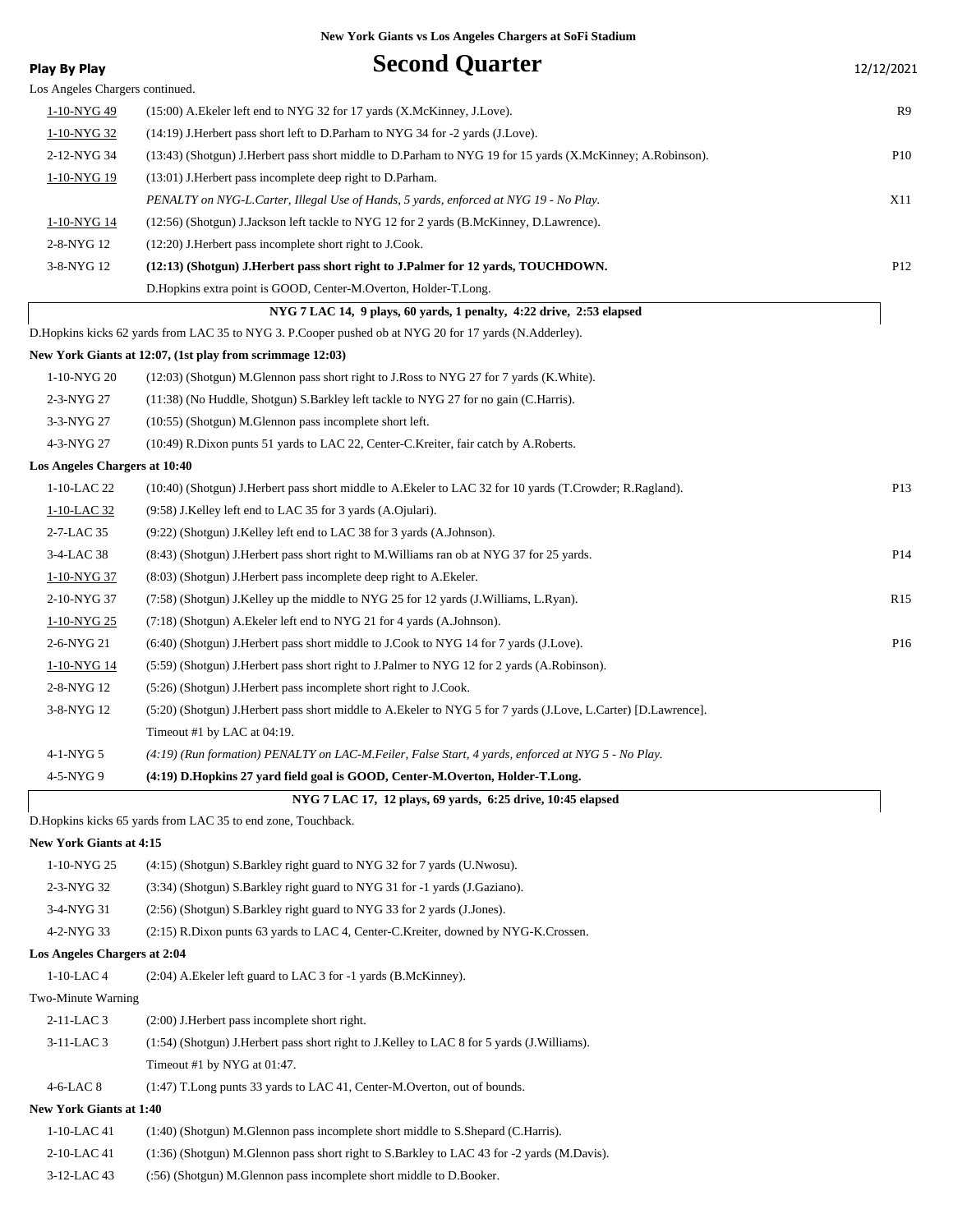|                              |                                                                                                    |                    | New York Giants vs Los Angeles Chargers at Soft Stadium    |                 |
|------------------------------|----------------------------------------------------------------------------------------------------|--------------------|------------------------------------------------------------|-----------------|
| $4-12$ -LAC 43               | (:52) R.Dixon punts 18 yards to LAC 25, Center-C.Kreiter, downed by NYG-O.Roche.                   |                    |                                                            |                 |
| Los Angeles Chargers at 0:40 |                                                                                                    |                    |                                                            |                 |
| $1-10-LAC$ 25                | (:40) (Shotgun) J.Herbert pass short left to J.Guyton ran ob at LAC 42 for 17 yards (A.Robinson).  |                    |                                                            | P <sub>17</sub> |
| 1-10-LAC 42                  | (:35) (Shotgun) J.Herbert sacked at LAC 41 for -1 yards (A.Ojulari).                               |                    |                                                            |                 |
|                              | Timeout #2 by LAC at 00:29.                                                                        |                    |                                                            |                 |
| 2-11-LAC 41                  | (:29) (Shotgun) J. Herbert pass incomplete short right to A. Ekeler.                               |                    |                                                            |                 |
| 3-11-LAC 41                  | (:25) (Shotgun) J.Herbert pass deep middle to J.Guyton for 59 yards, TOUCHDOWN [L.Carter].         |                    |                                                            | P18             |
|                              | D. Hopkins extra point is GOOD, Center-M. Overton, Holder-T. Long.                                 |                    |                                                            |                 |
|                              |                                                                                                    |                    | NYG 7 LAC 24, 4 plays, 75 yards, 0:23 drive, 14:43 elapsed |                 |
|                              | D. Hopkins kicks 65 yards from LAC 35 to end zone, Touchback.                                      |                    |                                                            |                 |
| New York Giants at 0:17      |                                                                                                    |                    |                                                            |                 |
| 1-10-NYG 25                  | (:17) (Shotgun) M.Glennon pass short left to D.Booker to NYG 26 for 1 yard (C.Covington).          |                    |                                                            |                 |
|                              | Timeout #2 by NYG at 00:12.                                                                        |                    |                                                            |                 |
| 2-9-NYG 26                   | (:11) (Shotgun) M.Glennon pass incomplete deep left to K.Golladay (M.Davis).                       |                    |                                                            |                 |
| 3-9-NYG 26                   | (:04) (Shotgun) M.Glennon pass short left to D.Booker to NYG 43 for 17 yards (J.Gaziano, K.White). |                    |                                                            | P <sub>6</sub>  |
| <b>END OF QUARTER</b>        | <b>Time</b>                                                                                        | <b>First Downs</b> | <b>Efficiencies</b>                                        |                 |

**3 Down 4 Down**

**New York Giants 7 4:55 0 1 0 1 1/4 0/0 Los Angeles Chargers 24 10:05 2 7 1 10 3/5 0/0**

**Poss**

**R P X T**

**Score**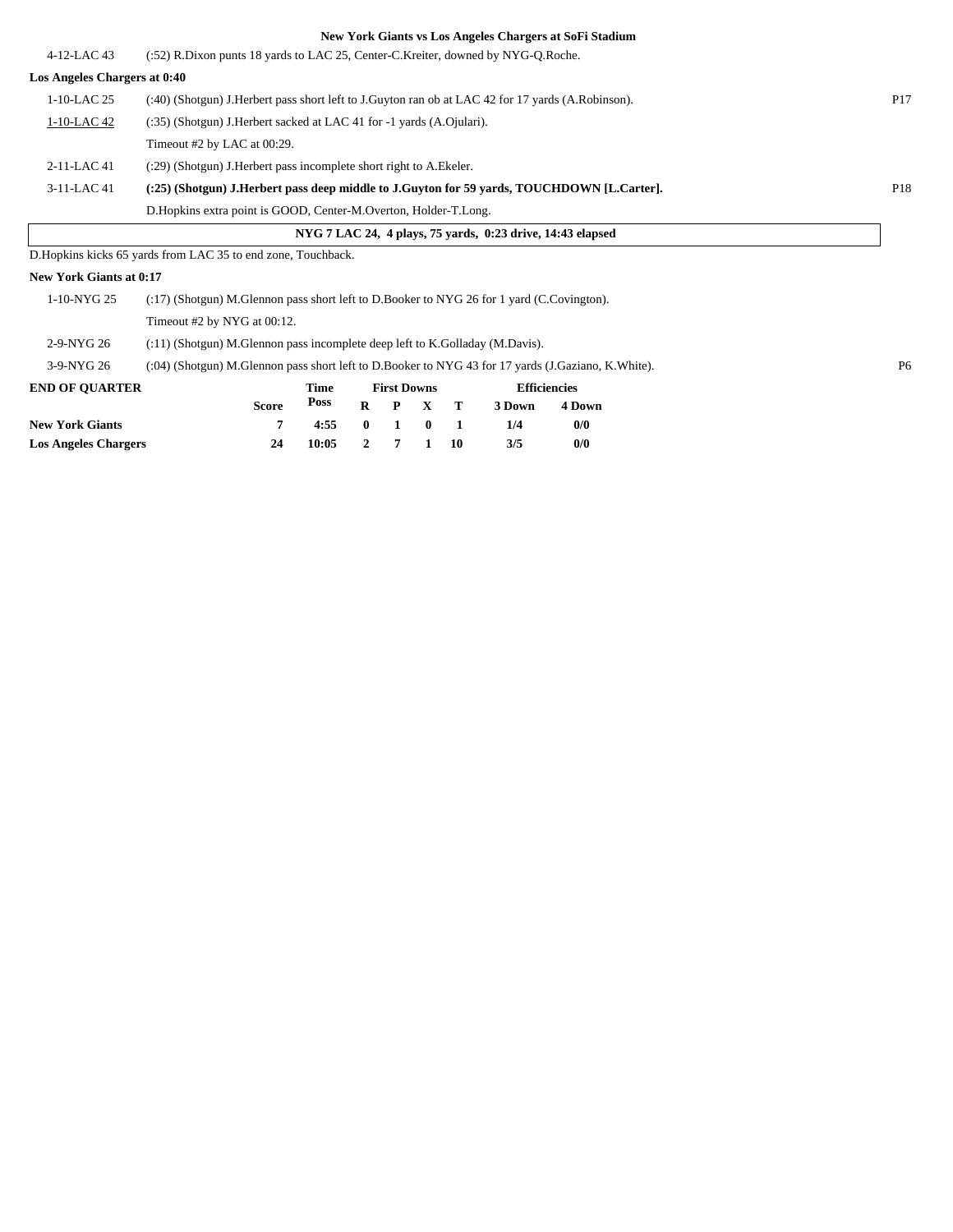### **Play By Play Play Play Play Play By Play Play By Play Play By Play Play Play Play Play Play Play Play Play Play Play Play Play Play Play Play Play Play Play Play Play**

LAC elects to Receive, and NYG elects to defend the South goal.

G.Gano kicks 71 yards from NYG 35 to LAC -6. A.Roberts to LAC 23 for 29 yards (J.Reed; J.Williams). NYG-S.Parker was injured during the play.

#### **Los Angeles Chargers at 15:00, (1st play from scrimmage 14:51)**

| NYG 7 LAC 27, 10 plays, 67 vards, 5:24 drive, 5:24 elapsed |                                                                                                          |                 |  |  |  |  |  |
|------------------------------------------------------------|----------------------------------------------------------------------------------------------------------|-----------------|--|--|--|--|--|
| 4-9-NYG 10                                                 | (9:40) D.Hopkins 28 yard field goal is GOOD, Center-M.Overton, Holder-T.Long.                            |                 |  |  |  |  |  |
| $4-4-NYG5$                                                 | $(9.40)$ (Run formation) PENALTY on LAC, Delay of Game, 5 yards, enforced at NYG 5 - No Play.            |                 |  |  |  |  |  |
| $3-4-NYG$ 5                                                | (9:44) (Shotgun) J. Herbert pass incomplete short left to J. Palmer.                                     |                 |  |  |  |  |  |
| $2-8-NYG9$                                                 | $(10:22)$ (Shotgun) J.Jackson left tackle to NYG 5 for 4 yards (L.Ryan; J.Williams).                     |                 |  |  |  |  |  |
| 1-10-NYG 11                                                | (10:56) J.Jackson right guard to NYG 9 for 2 yards (D.Shelton; T.Crowder).                               |                 |  |  |  |  |  |
| 2-2-NYG 16                                                 | (11:38) (Shotgun) J. Herbert pass short left to M. Williams to NYG 11 for 5 yards (R. Ragland; J. Love). | P <sub>21</sub> |  |  |  |  |  |
| 1-10-NYG 24                                                | $(12:16)$ A. Ekeler left end to NYG 16 for 8 yards $(A.Johnson)$ .                                       |                 |  |  |  |  |  |
| $2-6$ -LAC 40                                              | $(13:01)$ J. Herbert pass deep left to J. Palmer to NYG 24 for 36 yards (L. Ryan).                       | P <sub>20</sub> |  |  |  |  |  |
| $1-10-LAC36$                                               | (13:37) (Shotgun) A. Ekeler right tackle to LAC 40 for 4 yards (A. Johnson; R. Ragland).                 |                 |  |  |  |  |  |
| 2-4-LAC 29                                                 | (14:15) J. Herbert pass short right to J. Palmer to LAC 36 for 7 yards (A. Robinson).                    | P <sub>19</sub> |  |  |  |  |  |
| 1-10-LAC 23                                                | (14:51) J. Herbert scrambles up the middle to LAC 29 for 6 yards (B.McKinney).                           |                 |  |  |  |  |  |
|                                                            |                                                                                                          |                 |  |  |  |  |  |

D.Hopkins kicks 65 yards from LAC 35 to end zone, Touchback.

### **New York Giants at 9:36, (1st play from scrimmage 9:35)**

| 1-10-NYG 25                  | (9:35) (Shotgun) S. Barkley up the middle to NYG 32 for 7 yards (J. Tillery, T. Marshall).                                                             |                 |
|------------------------------|--------------------------------------------------------------------------------------------------------------------------------------------------------|-----------------|
| 2-3-NYG 32                   | (9.11) (No Huddle) S. Barkley right guard to NYG 37 for 5 yards (J. Jones, J. Tillery).                                                                | R7              |
| 1-10-NYG 37                  | (8:50) (No Huddle, Shotgun) S. Barkley right tackle to NYG 38 for 1 yard (J. Tillery, J. Jones).                                                       |                 |
| 2-9-NYG 38                   | (8:15) (Shotgun) M. Glennon pass incomplete short right to E. Engram.                                                                                  |                 |
| 3-9-NYG 38                   | (8.12) (No Huddle, Shotgun) M.Glennon pass incomplete deep left to K.Golladay (C.Harris).                                                              |                 |
| 4-9-NYG 38                   | $(8:05)$ (Punt formation) R.Dixon pass incomplete short right to K.Crossen.                                                                            |                 |
| Los Angeles Chargers at 8:01 |                                                                                                                                                        |                 |
| 1-10-NYG 37                  | (8:01) (Shotgun) A. Ekeler right tackle to NYG 35 for 2 yards (D. Lawrence). LAC-A. Ekeler was injured during the play. His return is<br>Ouestionable. |                 |
| 2-8-NYG 35                   | (7:41) J.Herbert pass short right to S.Anderson pushed ob at NYG 24 for 11 yards (A.Robinson).                                                         | P <sub>22</sub> |
| 1-10-NYG 24                  | (7:11) (Shotgun) J.Jackson right end to NYG 18 for 6 yards (Q.Roche, T.Crowder).                                                                       |                 |
| 2-4-NYG 18                   | $(6:32)$ (Shotgun) J.Kelley left tackle to NYG 17 for 1 yard (B.McKinney, T.Crowder).                                                                  |                 |
| 3-3-NYG 17                   | (5:53) (Shotgun) J.Herbert sacked at NYG 20 for -3 yards (D.Lawrence).                                                                                 |                 |
| 4-6-NYG 20                   | (5:10) D.Hopkins 39 yard field goal is GOOD, Center-M.Overton, Holder-T.Long.                                                                          |                 |
|                              |                                                                                                                                                        |                 |

### **NYG 7 LAC 30, 6 plays, 17 yards, 2:56 drive, 9:55 elapsed**

|  |  |  | r G / LAC 50, 0 plays, 1/ yarus, 2:50 drive, 9:55 elapsed |  |  |  |
|--|--|--|-----------------------------------------------------------|--|--|--|
|  |  |  |                                                           |  |  |  |

D.Hopkins kicks 65 yards from LAC 35 to end zone, Touchback.

#### **New York Giants at 5:05**

| 1-10-NYG 25                 | (5:05) (Shotgun) S. Barkley up the middle to NYG 32 for 7 yards (K. White).                                                      |                |
|-----------------------------|----------------------------------------------------------------------------------------------------------------------------------|----------------|
| $2-3-NYG32$                 | (4:44) (No Huddle) M.Glennon pass incomplete short right to K.Golladay (T.Campbell).                                             |                |
| $3-3-NYG$ 32                | (4:38) (Shotgun) S. Barkley up the middle to NYG 37 for 5 yards (N. Adderley).                                                   | R8             |
| 1-10-NYG 37                 | $(4:02)$ (Shotgun) D.Booker right guard to NYG 44 for 7 yards (N.Adderley).                                                      |                |
| 2-3-NYG 44                  | (3:28) (Shotgun) M.Glennon pass incomplete short left.                                                                           |                |
| 3-3-NYG 44                  | (3:22) (Shotgun) S.Barkley left guard to NYG 48 for 4 yards (J.Tillery; D.Tranquill).                                            | R <sub>9</sub> |
| 1-10-NYG 48                 | (2:48) (Shotgun) M.Glennon pass short right to S.Shepard to LAC 49 for 3 yards (K.White).                                        |                |
| 2-7-LAC 49                  | (2:06) (Shotgun) M.Glennon pass short middle to D.Booker to LAC 47 for 2 yards (D.Tranquill).                                    |                |
|                             | PENALTY on LAC-K.Murray, Defensive Offside, 5 yards, enforced at LAC 49 - No Play.                                               |                |
| 2-2-LAC 44                  | (1:29) (Shotgun) PENALTY on NYG-S.Shepard, False Start, 5 yards, enforced at LAC 44 - No Play.                                   |                |
| 2-7-LAC 49                  | $(1:13)$ (Shotgun) M. Glennon pass incomplete short right to K. Golladay (M. Davis).                                             |                |
| 3-7-LAC 49                  | $(1:10)$ (Shotgun) M.Glennon sacked at NYG 49 for -2 yards (J.Jones).                                                            |                |
| 4-9-NYG 49                  | (:29) (Shotgun) M.Glennon sacked at NYG 41 for -8 yards (J.Bosa). FUMBLES (J.Bosa) [J.Bosa], RECOVERED by LAC-J.Jones at NYG 41. |                |
| ss Angeles Chargers of 0.22 |                                                                                                                                  |                |

**Los Angeles Chargers at 0:23**

1-10-NYG 41 (:23) J.Kelley left tackle to NYG 38 for 3 yards (D.Lawrence).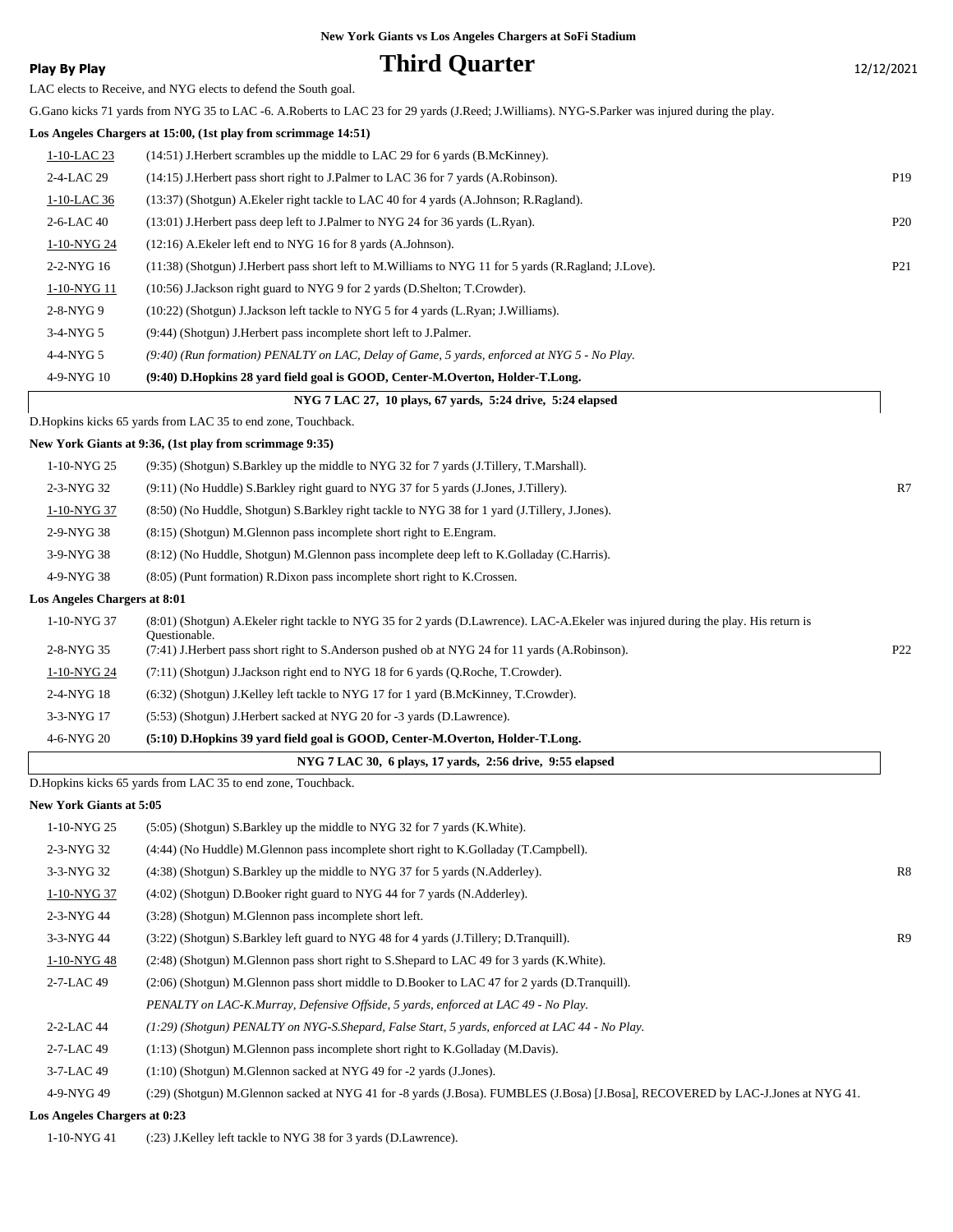|                             |              |      |                    |   |                           |        | New York Giants vs Los Angeles Chargers at SoFi Stadium |
|-----------------------------|--------------|------|--------------------|---|---------------------------|--------|---------------------------------------------------------|
| <b>END OF OUARTER</b>       |              | Time | <b>First Downs</b> |   | <b>Efficiencies</b>       |        |                                                         |
|                             | <b>Score</b> | Poss |                    |   | $R$ $P$ $X$ $T$           | 3 Down | 4 Down                                                  |
| <b>New York Giants</b>      |              | 6:17 | 3                  |   | $\mathbf{0}$ $\mathbf{0}$ | 2/4    | 0/2                                                     |
| <b>Los Angeles Chargers</b> | 30           | 8:43 | $\mathbf{0}$       | 4 | $\mathbf{0}$              | 0/2    | 0/0                                                     |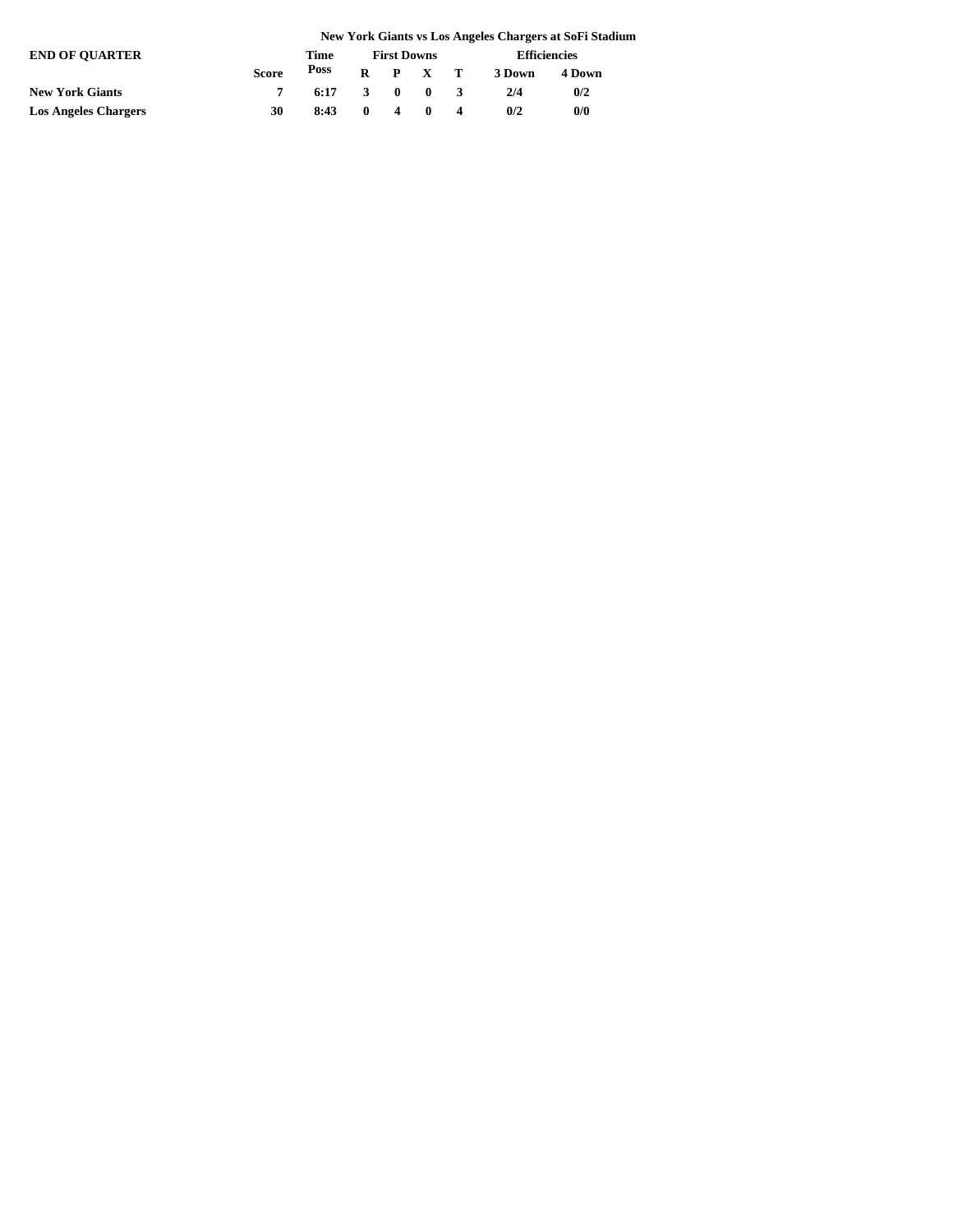| <b>Play By Play</b>             | <b>Fourth Quarter</b>                                                                                                              | 12/12/2021      |
|---------------------------------|------------------------------------------------------------------------------------------------------------------------------------|-----------------|
| Los Angeles Chargers continued. |                                                                                                                                    |                 |
| 2-7-NYG 38                      | (15:00) (Shotgun) J.Herbert pass short left to M.Williams to NYG 30 for 8 yards (A.Robinson).                                      | P <sub>23</sub> |
| 1-10-NYG 30                     | (14:23) J.Kelley right guard to NYG 28 for 2 yards (D.Shelton).                                                                    |                 |
| 2-8-NYG 28                      | (13:42) (Shotgun) J.Herbert pass short right to M.Williams to NYG 25 for 3 yards (L.Ryan).                                         |                 |
| 3-5-NYG 25                      | (13:04) (Shotgun) J.Herbert scrambles left end pushed ob at NYG 15 for 10 yards (R.Johnson).                                       | R <sub>24</sub> |
| 1-10-NYG 15                     | (12:29) J.Jackson left guard to NYG 6 for 9 yards (L.Ryan).                                                                        |                 |
| 2-1-NYG 6                       | $(11:50)$ J.Jackson up the middle to NYG 6 for no gain (D.Lawrence; D.Shelton).                                                    |                 |
| $3-1-NYG6$                      | (11:04) J.Kelley left tackle to NYG 3 for 3 yards (A.Robinson; L.Ryan).                                                            | R <sub>25</sub> |
| 1-3-NYG 3                       | $(10:21)$ J. Herbert pass incomplete short right to J. Cook [A. Ojulari].                                                          |                 |
| 2-3-NYG 3                       | (10:15) (Shotgun) J.Jackson right guard to NYG 1 for 2 yards (A.Johnson; L.Carter).                                                |                 |
|                                 | Timeout #1 by NYG at 09:33.                                                                                                        |                 |
| 3-1-NYG 1                       | (9:33) J.Herbert pass short right to J.Cook for 1 yard, TOUCHDOWN.                                                                 | P <sub>26</sub> |
|                                 | D.Hopkins extra point is GOOD, Center-M.Overton, Holder-T.Long.                                                                    |                 |
|                                 | NYG 7 LAC 37, 11 plays, 41 yards, 5:55 drive, 5:32 elapsed                                                                         |                 |
|                                 | D.Hopkins kicks 65 yards from LAC 35 to end zone, Touchback.                                                                       |                 |
| <b>New York Giants at 9:28</b>  |                                                                                                                                    |                 |
| 1-10-NYG 25                     | (9:28) (Shotgun) D.Booker up the middle to NYG 34 for 9 yards (K.White). NYG-B.Bredeson was injured during the play.               |                 |
| 2-1-NYG 34                      | (8.58) (Shotgun) D.Booker up the middle to NYG 39 for 5 yards (J.Gaziano).                                                         | R10             |
| 1-10-NYG 39                     | (8:31) (No Huddle, Shotgun) M.Glennon pass short left to D.Booker to NYG 48 for 9 yards (M.Davis, K.White).                        |                 |
| 2-1-NYG 48                      | (7:52) (Shotgun) M.Glennon pass short left to S.Shepard to LAC 49 for 3 yards (M.Davis).                                           |                 |
|                                 | PENALTY on LAC-K.Murray, Defensive Offside, 5 yards, enforced at NYG 48 - No Play.                                                 | X11             |
| 1-10-LAC 47                     | (7:32) (Shotgun) S.Barkley left tackle to 50 for -3 yards (C.Rumph, J.Tillery).                                                    |                 |
| $2 - 13 - 50$                   | (7:05) (No Huddle, Shotgun) M.Glennon pass short right to P.Cooper to LAC 44 for 6 yards (K.White).                                |                 |
| 3-7-LAC 44                      | (6:28) (Shotgun) S.Barkley up the middle to LAC 31 for 13 yards (N.Adderley).                                                      | R12             |
| 1-10-LAC 31                     | (5:51) (Shotgun) M.Glennon pass incomplete short right to D.Slayton.                                                               |                 |
| $2-10$ -LAC 31                  | (5:48) (Shotgun) D.Booker up the middle to LAC 23 for 8 yards (C.Rumph; N.Adderley).                                               |                 |
| 3-2-LAC 23                      | (5:12) (Shotgun) D.Booker right tackle to LAC 18 for 5 yards (D.Tranquill; E.Egbule).                                              | R13             |
| 1-10-LAC 18                     | (4:38) (No Huddle, Shotgun) M.Glennon pass deep right to S.Barkley for 18 yards, TOUCHDOWN.                                        | P14             |
|                                 | TWO-POINT CONVERSION ATTEMPT. M.Glennon pass to K.Golladay is incomplete. ATTEMPT FAILS.                                           |                 |
|                                 | NYG 13 LAC 37, 10 plays, 75 yards, 1 penalty, 4:55 drive, 10:27 elapsed                                                            |                 |
|                                 | R.Dixon kicks onside 10 yards from NYG 35 to NYG 45. K.White (didn't try to advance) to NYG 45 for no gain.                        |                 |
|                                 | Los Angeles Chargers at 4:33, (1st play from scrimmage 4:30)                                                                       |                 |
| 1-10-NYG 45                     | (4:30) J.Kelley left end to NYG 45 for no gain (T.Crowder).                                                                        |                 |
| 2-10-NYG 45                     | (3:46) J.Kelley right end to NYG 43 for 2 yards (T.Crowder).                                                                       |                 |
|                                 | Timeout #2 by NYG at 03:39.                                                                                                        |                 |
| 3-8-NYG 43                      | (3:39) (Shotgun) J.Kelley right end to NYG 39 for 4 yards (D.Lawrence).                                                            |                 |
|                                 | Timeout #3 by NYG at 03:34.                                                                                                        |                 |
| 4-4-NYG 39                      | (3:34) (Punt formation) PENALTY on LAC, Delay of Game, 5 yards, enforced at NYG 39 - No Play.                                      |                 |
| 4-9-NYG 44                      | (3:34) T.Long punts 7 yards to NYG 37, Center-M.Overton, out of bounds.                                                            |                 |
| <b>New York Giants at 3:29</b>  |                                                                                                                                    |                 |
| 1-10-NYG 37                     | (3:29) (Shotgun) D.Booker right guard to NYG 45 for 8 yards (A.Ogbongbemiga).                                                      |                 |
| 2-2-NYG 45                      | (3:03) (No Huddle, Shotgun) D.Booker right guard to LAC 49 for 6 yards (A.Ogbongbemiga, N.Adderley).                               | R <sub>15</sub> |
| $1-10-LAC$ 49                   | (2:38) (No Huddle, Shotgun) M.Glennon pass incomplete short right to D.Booker (J.Jones).                                           |                 |
|                                 | PENALTY on LAC-J.Tillery, Roughing the Passer, 15 yards, enforced at LAC 49 - No Play.                                             | X16             |
| $1-10-LAC$ 34                   | (2:35) (Shotgun) M.Glennon pass short middle to K.Golladay pushed ob at LAC 24 for 10 yards (A.Ogbongbemiga).                      | P17             |
| $1-10-LAC$ 24                   | (2:28) (Shotgun) M.Glennon pass short right to D.Booker to LAC 23 for 1 yard (C.Harris, C.Rumph).                                  |                 |
| 2-9-LAC 23                      | (2:00) (No Huddle, Shotgun) M.Glennon pass short middle to E.Engram to LAC 15 for 8 yards (N.Niemann).                             |                 |
| Two-Minute Warning              |                                                                                                                                    |                 |
| 3-1-LAC 15                      | (1:55) (Shotgun) E.Penny up the middle to LAC 7 for 8 yards (C.Covington; N.Adderley). LAC-N.Adderley was injured during the play. | R <sub>18</sub> |
|                                 | Timeout #1 by LAC at 01:27.                                                                                                        |                 |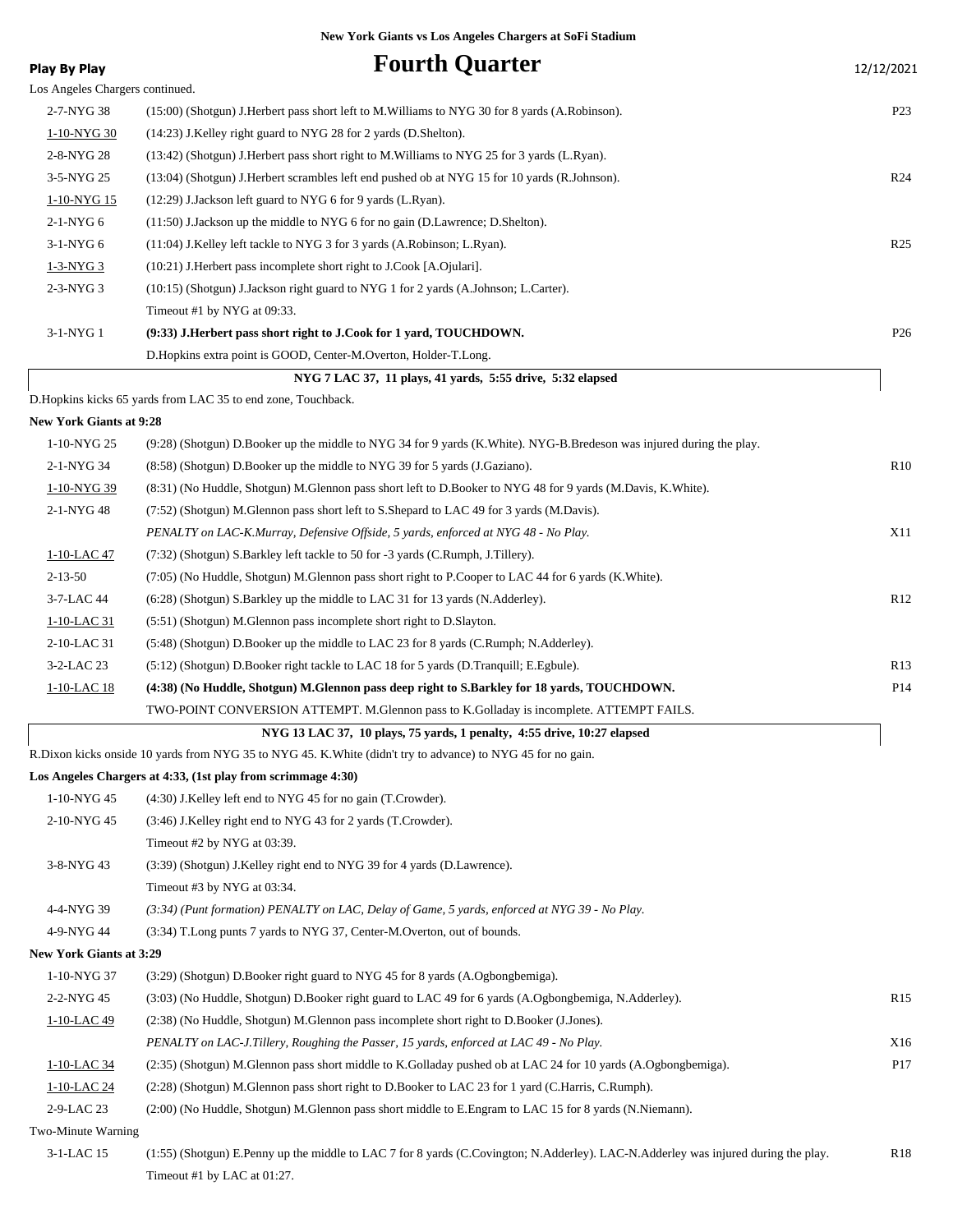1-7-LAC 7 **(1:27) (Shotgun) M.Glennon scrambles left end for 7 yards, TOUCHDOWN.** R19

TWO-POINT CONVERSION ATTEMPT. E.Penny rushes left guard. ATTEMPT SUCCEEDS.

R.Dixon kicks onside 15 yards from NYG 35 to 50. RECOVERED by NYG-K.Crossen.

### **New York Giants at 1:18, (1st play from scrimmage 1:17)**

|                              | ivew Tork Glands at 1.10, (1st play from Scriminage 1.17)                                                                                  |     |
|------------------------------|--------------------------------------------------------------------------------------------------------------------------------------------|-----|
| 1-10-50                      | $(1:17)$ (Shotgun) M.Glennon pass incomplete deep left to K.Golladay [J.Bosa].                                                             |     |
| $2 - 10 - 50$                | $(1:12)$ (Shotgun) M.Glennon pass deep middle to S.Shepard to LAC 26 for 24 yards (A.Ogbongbemiga).                                        | P20 |
| $1-10-LAC26$                 | (:53) (No Huddle) M.Glennon spiked the ball to stop the clock.                                                                             |     |
| 2-10-LAC 26                  | (:52) (Shotgun) M.Glennon pass short middle intended for S.Shepard INTERCEPTED by N.Niemann at LAC 21. N.Niemann to LAC 21 for no<br>gain. |     |
| Los Angeles Chargers at 0:47 |                                                                                                                                            |     |
| $1-10-LAC21$                 | (:47) C.Daniel kneels to LAC 20 for -1 yards.                                                                                              |     |

2-11-LAC 20 (:32) C.Daniel kneels to LAC 19 for -1 yards.

| <b>END OF OUARTER</b>       |       | Time         |  | <b>First Downs</b> |                 | <b>Efficiencies</b> |        |  |
|-----------------------------|-------|--------------|--|--------------------|-----------------|---------------------|--------|--|
|                             | Score | Poss         |  |                    | $R$ $P$ $X$ $T$ | 3 Down              | 4 Down |  |
| <b>New York Giants</b>      |       | 7:37         |  | 6 3 2 11           |                 | 3/3                 | 0/0    |  |
| <b>Los Angeles Chargers</b> |       | 7:23 2 2 0 4 |  |                    |                 | 3/4                 | 0/0    |  |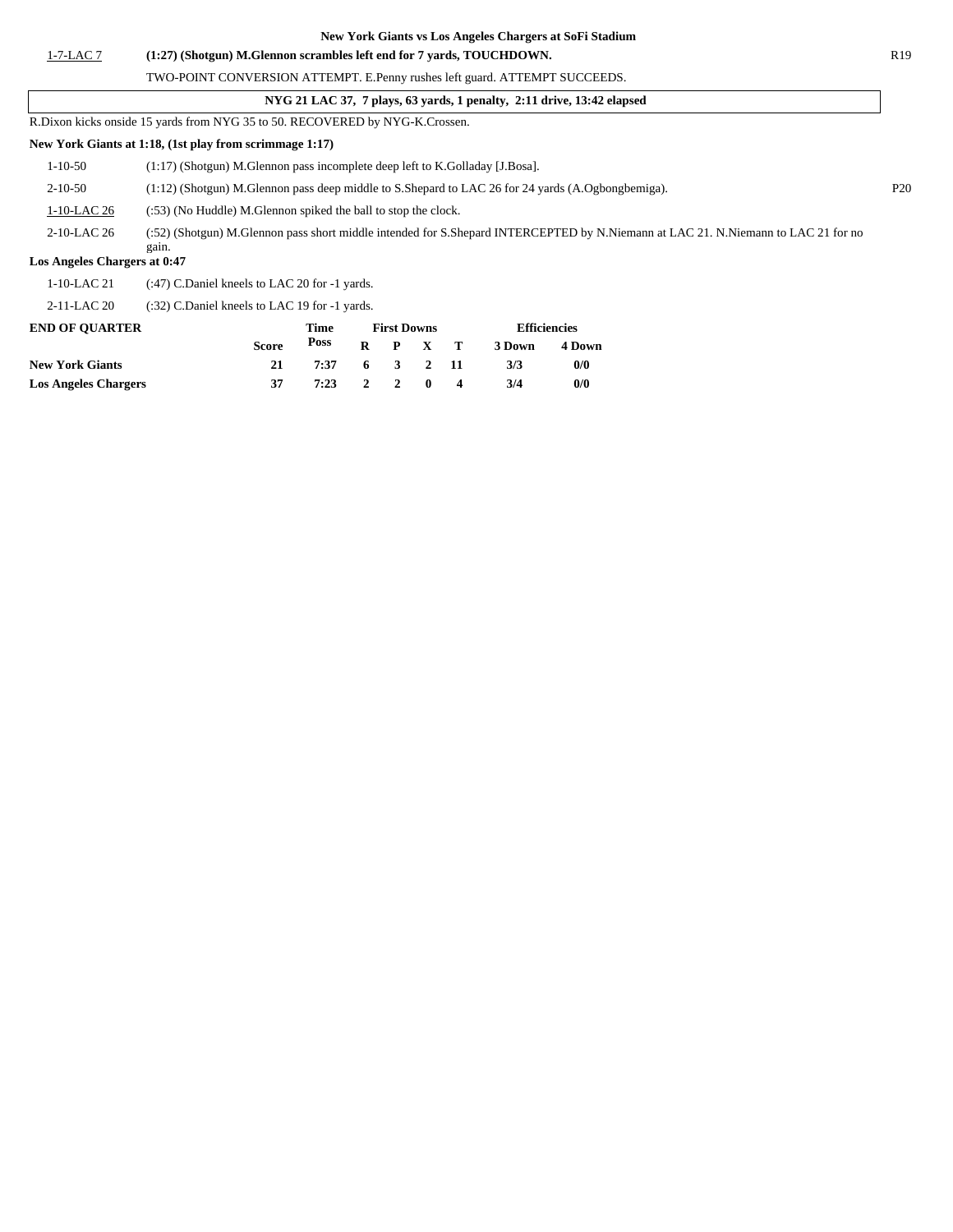## **Miscellaneous Statistics Report**

**New York Giants vs Los Angeles Chargers**

**12/12/2021 at SoFi Stadium**

### **Ten Longest Plays for New York Giants**

| Yards | 0tr | <b>Play Start</b> | <b>Play Description</b>                                                                                              |
|-------|-----|-------------------|----------------------------------------------------------------------------------------------------------------------|
| 60    |     | 1 3-10-NYG 35     | (3:00) (Shotgun) M.Glennon pass deep left to K.Rudolph to LAC 5 for 60 yards (M.Davis, T.Marshall) [K.Hall].         |
| 24    |     | 4 2-10-50         | (1:12) (Shotgun) M.Glennon pass deep middle to S.Shepard to LAC 26 for 24 yards (A.Ogbongbemiga).                    |
| 18    |     | 4 1-10-LAC 18     | (4:38) (No Huddle, Shotgun) M.Glennon pass deep right to S.Barkley for 18 yards, TOUCHDOWN.                          |
| 17    |     | 2 3-9-NYG 26      | (94) (Shotgun) M.Glennon pass short left to D.Booker to NYG 43 for 17 yards (J.Gaziano, K.White).                    |
| 15    |     | 1 1-10-NYG 27     | (13:48) M.Glennon pass short right to S.Barkley to NYG 42 for 15 yards (D.Tranquill).                                |
| 13    |     | 4 3-7-LAC 44      | (6:28) (Shotgun) S.Barkley up the middle to LAC 31 for 13 yards (N.Adderley).                                        |
| 10    |     | 4 1-10-LAC 34     | (2:35) (Shotgun) M.Glennon pass short middle to K.Golladay pushed ob at LAC 24 for 10 yards (A.Ogbongbemiga).        |
| 9     |     | 4 1-10-NYG 25     | (9:28) (Shotgun) D.Booker up the middle to NYG 34 for 9 yards (K.White). NYG-B.Bredeson was injured during the play. |
| 9     |     | 4 1-10-NYG 39     | (8:31) (No Huddle, Shotgun) M.Glennon pass short left to D.Booker to NYG 48 for 9 yards (M.Davis, K.White).          |
| 8     |     | 1 2-10-NYG 42     | (13:18) (Shotgun) D.Booker right tackle to 50 for 8 yards (D.Tranguill; K.White).                                    |

### **Ten Longest Plays for Los Angeles Chargers**

| Yards | Qtr | <b>Play Start</b>         | <b>Play Description</b>                                                                                    |
|-------|-----|---------------------------|------------------------------------------------------------------------------------------------------------|
| 59    |     | 2 3-11-LAC 41             | (:25) (Shotgun) J.Herbert pass deep middle to J.Guyton for 59 yards, TOUCHDOWN [L.Carter].                 |
| 36    |     | 3 2-6-LAC 40              | (13:01) J. Herbert pass deep left to J. Palmer to NYG 24 for 36 yards (L. Ryan).                           |
| 25    |     | 2 3-4-LAC 38              | (8:43) (Shotqun) J.Herbert pass short right to M.Williams ran ob at NYG 37 for 25 yards.                   |
| 17    |     | 2 1-10-NYG 49             | (15:00) A Ekeler left end to NYG 32 for 17 yards (X.McKinney, J.Love).                                     |
| 17    |     | 2 1-10-LAC 25             | (:40) (Shotgun) J.Herbert pass short left to J.Guyton ran ob at LAC 42 for 17 yards (A.Robinson).          |
| 15    |     | 1-10-LAC 20               | (12:25) (Shotgun) J.Herbert pass short left to M.Williams to LAC 35 for 15 yards (L.Ryan).                 |
| 15    |     | 2 2-12-NYG 34             | (13:43) (Shotgun) J.Herbert pass short middle to D.Parham to NYG 19 for 15 yards (X.McKinney; A.Robinson). |
| 14    |     | $1 \quad 1 - 10 - LAC$ 40 | (9:17) A. Ekeler left tackle to NYG 46 for 14 yards (R. Ragland, T. Crowder).                              |
| 12    |     | 2 3-8-NYG 12              | (12:13) (Shotgun) J. Herbert pass short right to J. Palmer for 12 yards, TOUCHDOWN.                        |
| 12    |     | 2 2-10-NYG 37             | (7:58) (Shotgun) J.Kelley up the middle to NYG 25 for 12 yards (J.Williams, L.Ryan).                       |

|                | <b>Touchdown Scoring Information</b> | <b>Offense</b> | <b>Defense</b> Special Teams |  |  |
|----------------|--------------------------------------|----------------|------------------------------|--|--|
| <b>VISITOR</b> | New York Giants                      |                |                              |  |  |
| <b>HOME</b>    | Los Angeles Chargers                 |                |                              |  |  |
|                | <b>Player Scoring Information</b>    |                |                              |  |  |

|     | Club Player | TD | Rush<br>TD   | Rec KO TD<br>TD |          | <b>Punt Int TD</b><br>TD |   | Fum<br>TD | Misc<br>TD   | FG | XP           | 2Pt<br>Rush  | Rec          | 2Pt Sfty     | Points |
|-----|-------------|----|--------------|-----------------|----------|--------------------------|---|-----------|--------------|----|--------------|--------------|--------------|--------------|--------|
|     | NYG E.Penny | 0  | 0            |                 | 0        | 0                        | 0 | 0         | $\mathbf{0}$ | 0  | 0            |              | 0            | $\mathbf{0}$ | 8      |
| NYG | M.Glennon   | 0  |              | 0               | 0        | 0                        | 0 | 0         | $\mathbf{0}$ | 0  | 0            | 0            | 0            | 0            | 6      |
| NYG | S.Barkley   | 0  | 0            |                 | 0        | 0                        | 0 | 0         | 0            | 0  | $\mathbf{0}$ | 0            | $\mathbf 0$  | $\mathbf{0}$ | 6      |
| NYG | G.Gano      | 0  | 0            | 0               |          | 0                        | 0 | 0         | $\Omega$     | 0  |              | 0            | 0            | 0            |        |
| LAC | D.Hopkins   | 0  | 0            | 0               | 0        | 0                        | 0 | 0         | 0            | 3  | 4            | 0            | 0            | $\mathbf{0}$ | 13     |
| LAC | A.Ekeler    | 0  |              | $\mathbf{0}$    | $\Omega$ | 0                        | 0 | 0         | $\Omega$     | 0  | $\mathbf{0}$ | 0            | $\mathbf{0}$ | $\mathbf{0}$ | 6      |
| LAC | J.Palmer    | 0  | 0            |                 |          | 0                        | 0 | 0         | $\Omega$     | 0  | 0            | 0            | 0            | $\mathbf{0}$ | 6      |
| LAC | J.Guyton    | 0  | $\mathbf{0}$ |                 |          | 0                        | 0 | 0         | 0            | 0  | 0            | $\mathbf{0}$ | $\mathbf{0}$ | $\mathbf{0}$ | 6      |
| LAC | J.Cook      | 0  | 0            |                 |          | 0                        | 0 | 0         |              | 0  | 0            | 0            | 0            | 0            | 6      |
|     |             |    |              |                 |          |                          |   |           |              |    |              |              |              |              |        |

| <b>Possession Detail</b>    | <b>First Half</b> |      | <b>Second Half</b> |       | Game           |       |  |
|-----------------------------|-------------------|------|--------------------|-------|----------------|-------|--|
|                             | <b>Visitor</b>    | Home | <b>Visitor</b>     | Home  | <b>Visitor</b> | Home  |  |
| Largest Lead                | 0                 | 17   | 0                  | 30    | 0              | 30    |  |
| Drives Leading              | 0                 |      | 0                  | 5     | 0              | 8     |  |
| Time of Possession Leading  | 0:00              | 7:12 | 0:00               | 16:06 | 0:00           | 23:18 |  |
| Largest Deficit             | $-17$             | 0    | $-30$              | 0     | $-30$          | 0     |  |
| <b>Drives Trailing</b>      | 5                 | 0    | 5                  | 0     | 10             | 0     |  |
| Time of Possession Trailing | 8:10              | 0:00 | 13:54              | 0:00  | 22:04          | 0:00  |  |
| Times Score Tied Up         |                   |      |                    | 0     |                |       |  |
| Lead Changes                |                   |      |                    | 0     |                |       |  |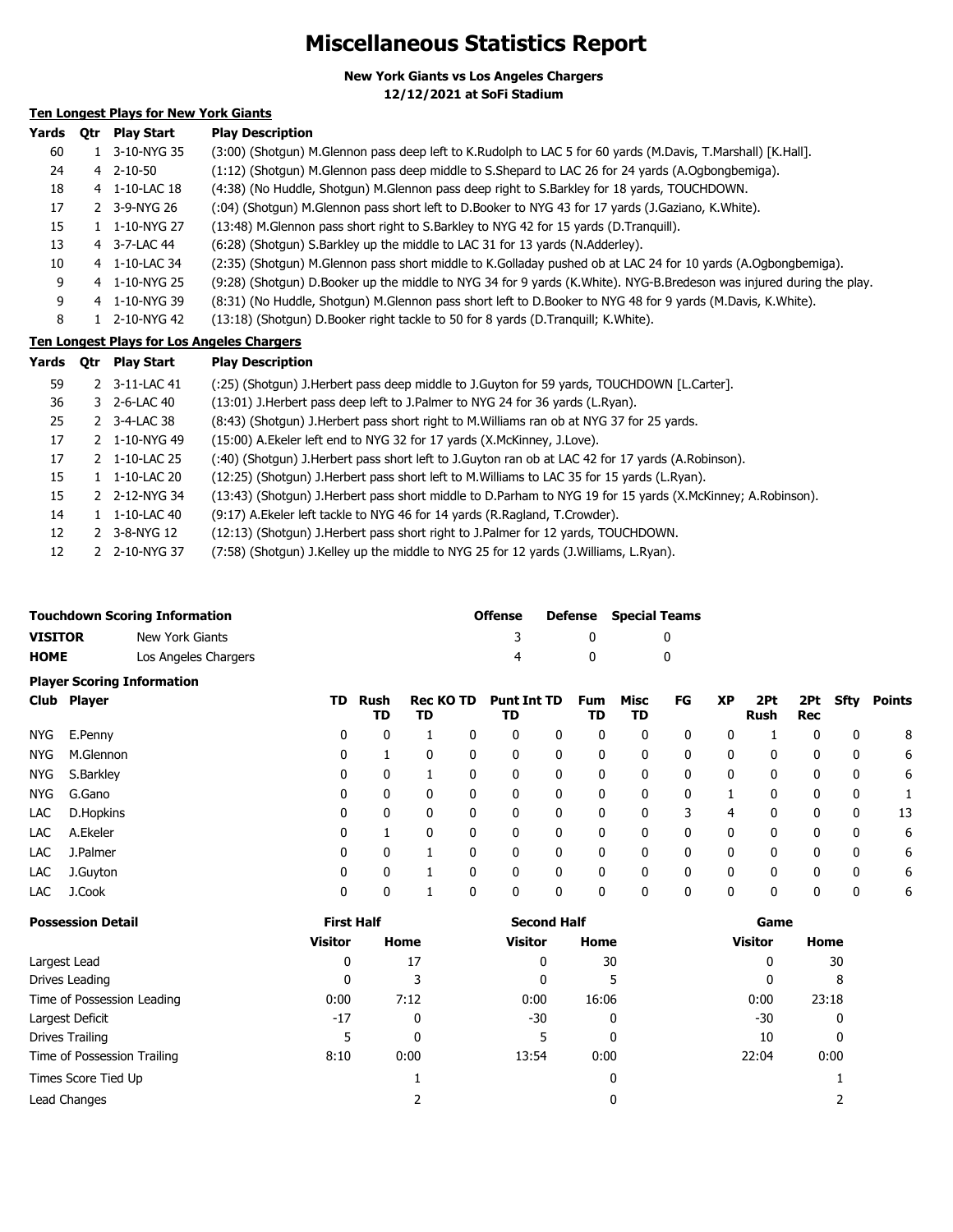### **Playtime Percentage**

Percent of playtime per player on offense, defense and special teams (Unofficial)

| <b>New York Giants</b> |  |  | <b>Los Angeles Chargers</b> |  |
|------------------------|--|--|-----------------------------|--|

|                   |           |    | <b>Offense</b> |    | <b>Defense</b> | <b>Special Teams</b> |     |                 |                        |    | <b>Offense</b> |    | <b>Defense</b> |                | <b>Special Teams</b> |
|-------------------|-----------|----|----------------|----|----------------|----------------------|-----|-----------------|------------------------|----|----------------|----|----------------|----------------|----------------------|
| <b>B</b> Price    | C         |    | 69 100%        |    |                | 1                    |     | 3% M Schofield  | G                      |    | 71 100%        |    |                | 7              | 24%                  |
| W Hernandez       | G         |    | 69 100%        |    |                | 1                    |     | 3% R Slater     | т                      |    | 71 100%        |    |                | 7              | 24%                  |
| A Thomas          | T.        |    | 69 100%        |    |                |                      |     | S Norton        | Τ                      | 66 | 93%            |    |                | 7              | 24%                  |
| M Glennon         | QB        |    | 69 100%        |    |                |                      |     | M Feiler        | G                      | 66 | 93%            |    |                | $\overline{7}$ | 24%                  |
| K Golladay        | <b>WR</b> | 61 | 88%            |    |                |                      |     | J Herbert       | QB                     | 66 | 93%            |    |                |                |                      |
| M Skura           | C         | 59 | 86%            |    |                |                      |     | C Linsley       | C                      | 66 | 93%            |    |                |                |                      |
| S Shepard         | <b>WR</b> | 56 | 81%            |    |                |                      |     | J Palmer        | <b>WR</b>              | 62 | 87%            |    |                |                |                      |
| E Engram          | <b>TE</b> | 51 | 74%            |    |                |                      |     | M Williams      | <b>WR</b>              | 59 | 83%            |    |                | 2              | 7%                   |
| D Slayton         | <b>WR</b> | 46 | 67%            |    |                |                      |     | J Guyton        | <b>WR</b>              | 42 | 59%            |    |                | $\overline{2}$ | 7%                   |
| S Barkley         | <b>RB</b> | 38 | 55%            |    |                |                      |     | T McKitty       | TE                     | 33 | 46%            |    |                | 3              | 10%                  |
| M Peart           | Τ         | 37 | 54%            |    |                | 1                    | 3%  | A Ekeler        | <b>RB</b>              | 33 | 46%            |    |                |                |                      |
| N Solder          | Τ         | 32 | 46%            |    |                | 1                    | 3%  | J Cook          | TE                     | 31 | 44%            |    |                |                |                      |
| D Booker          | <b>RB</b> | 28 | 41%            |    |                |                      |     | D Parham        | <b>TE</b>              | 29 | 41%            |    |                | 9              | 31%                  |
| K Rudolph         | <b>TE</b> | 25 | 36%            |    |                | 1                    | 3%  | J Jackson       | <b>RB</b>              | 20 | 28%            |    |                | 18             | 62%                  |
| P Cooper          | <b>WR</b> | 13 | 19%            |    |                | 11                   | 38% | J Kelley        | <b>RB</b>              | 19 | 27%            |    |                |                |                      |
| J Ross            | <b>WR</b> | 11 | 16%            |    |                |                      |     | S Anderson      | <b>TE</b>              | 17 | 24%            |    |                | 20             | 69%                  |
| <b>B</b> Bredeson | G         | 10 | 14%            |    |                | 1                    | 3%  | J Moore         | <b>WR</b>              | 8  | 11%            |    |                | 8              | 28%                  |
| C Myarick         | <b>TE</b> | 7  | 10%            |    |                | 14                   | 48% | <b>B</b> Jaimes | G                      | 5  | 7%             |    |                | 7              | 24%                  |
| E Penny           | <b>RB</b> | 5  | 7%             |    |                | 20                   | 69% | T Pipkins       | Τ                      | 5  | 7%             |    |                | 7              | 24%                  |
| K Cunningham      | T         | 4  | 6%             |    |                | 1                    | 3%  | S Kelemete      | G                      | 5  | 7%             |    |                | $\overline{7}$ | 24%                  |
| T Crowder         | LB        |    |                |    | 71 100%        | 7                    | 24% | C Daniel        | QB                     | 5  | 7%             |    |                |                |                      |
| X McKinney        | <b>FS</b> |    |                |    | 71 100%        |                      |     | <b>G Nabers</b> | <b>FB</b>              | 2  | 3%             |    |                | 15             | 52%                  |
| L Ryan            | <b>FS</b> |    |                | 70 | 99%            | 8                    | 28% | T Campbell      | CB                     |    |                |    | 69 100%        | 13             | 45%                  |
| J Bradberry       | <b>CB</b> |    |                | 69 | 97%            |                      |     | T Marshall      | SS                     |    |                |    | 69 100%        | 4              | 14%                  |
| A Robinson        | <b>CB</b> |    |                | 68 | 96%            |                      |     | N Adderley      | <b>FS</b>              |    |                | 68 | 99%            | 10             | 34%                  |
| D Lawrence        | DE        |    |                | 60 | 85%            | 9                    | 31% | M Davis         | <b>CB</b>              |    |                | 63 | 91%            | 3              | 10%                  |
| A Johnson         | <b>NT</b> |    |                | 52 | 73%            | 8                    | 28% | C Harris        | CB                     |    |                | 59 | 86%            |                |                      |
| J Love            | SS        |    |                | 45 | 63%            | 18                   | 62% | K White         | LB                     |    |                | 56 | 81%            | 4              | 14%                  |
| L Carter          | LB        |    |                | 43 | 61%            | 8                    | 28% | D Tranquill     | LB                     |    |                | 53 | 77%            | 8              | 28%                  |
| A Ojulari         | LB        |    |                | 39 | 55%            |                      |     | U Nwosu         | $\mathsf{L}\mathsf{B}$ |    |                | 39 | 57%            |                | 10%                  |
| D Shelton         | NT        |    |                | 31 | 44%            | 6                    | 21% |                 |                        |    |                |    |                | 3              |                      |
| Q Roche           | LB        |    |                | 29 | 41%            | 8                    | 28% | J Jones         | DT                     |    |                | 39 | 57%            | 2              | 7%                   |
| <b>B McKinney</b> | LB        |    |                | 28 | 39%            |                      |     | J Tillery       | DT                     |    |                | 39 | 57%            | 1              | 3%                   |
| R Ragland         | LB        |    |                | 26 | 37%            | 14                   | 48% | J Bosa          | LB                     |    |                | 37 | 54%            | 1              | 3%                   |
| R Johnson         | DE        |    |                | 25 | 35%            |                      |     | C Covington     | NT                     |    |                | 29 | 42%            | 1              | 3%                   |
| J Williams        | DB        |    |                | 23 | 32%            | 13                   | 45% | J Gaziano       | DE                     |    |                | 29 | 42%            | 1              | 3%                   |
| E Smith           | LB        |    |                | 17 | 24%            | 22                   | 76% | K Murray        | LB                     |    |                | 25 | 36%            |                |                      |
| L Williams        | DT        |    |                | 13 | 18%            | 2                    | 7%  | C Rumph         | LB                     |    |                | 24 | 35%            | 21             | 72%                  |
| K Crossen         | CB        |    |                |    |                | 28                   | 97% | E Egbule        | LB                     |    |                | 17 | 25%            | 2              | 7%                   |
| C Brown           | LB        |    |                |    |                | 28                   | 97% | N Niemann       | LB                     |    |                | 13 | 19%            | 21             | 72%                  |
| C Gillaspia       | FB        |    |                |    |                | 20                   | 69% | A Ogbongbemiga  | LB                     |    |                | 13 | 19%            | 18             | 62%                  |
| G Brightwell      | <b>RB</b> |    |                |    |                | 20                   | 69% | L Joseph        | NT                     |    |                | 9  | 13%            | 1              | 3%                   |
| J Reed            | SS        |    |                |    |                | 14                   | 48% | D Harris        | <b>CB</b>              |    |                | 6  | 9%             | 17             | 59%                  |
| S Parker          | FS        |    |                |    |                | 14                   |     | 48% K Hall      | CB                     |    |                | 2  | 3%             | 16             | 55%                  |
| R Dixon           | P         |    |                |    |                | 9                    | 31% | <b>B</b> Deluca | DB                     |    |                | 1  | $1\%$          | 1              | 3%                   |